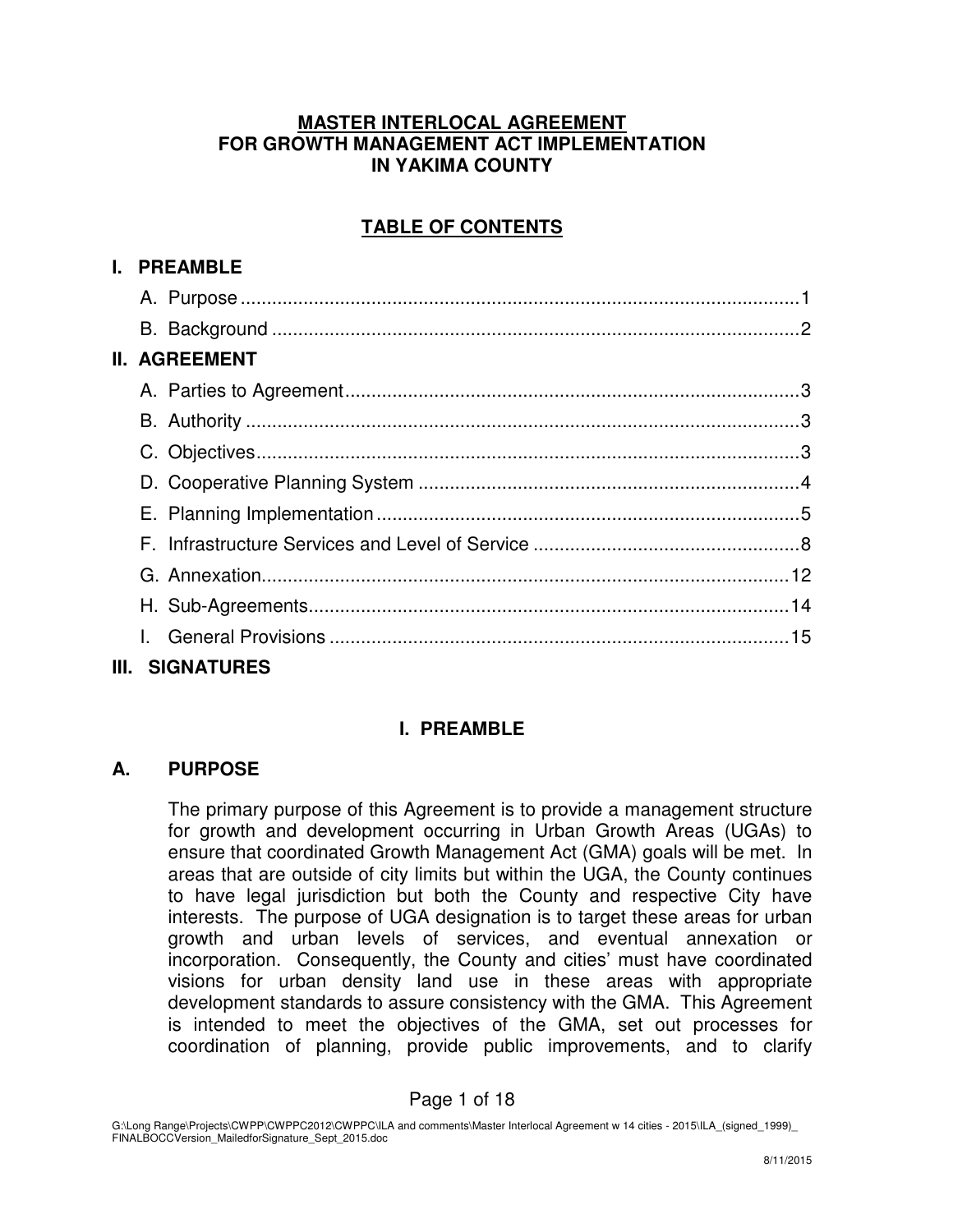administrative and development processes for citizens, the Cities and the County.

#### **B. BACKGROUND**

Outlined below are statute, regulation, and agreements that provide the framework for this Agreement.

1. Growth Management Act

The enactment of GMA by the Washington State Legislature in 1990 fundamentally changed the way comprehensive land use planning is carried out in the state. The GMA requires that counties and cities update their comprehensive land use plans consistent with statewide goals and to coordinate their planning efforts with each other.

2. County-wide Planning Policies (CWPPs)

To assure that this coordination is carried out, the 1991 Legislature passed companion legislation (RCW 36.70A.210) requiring counties and cities to coordinate the development of local comprehensive plans through a set of mutually developed CWPPs.

Following review and recommendation by the Cities, the CWPPs were adopted by the Board of Yakima County Commissioners in June 1993 and updated in 2003. This agreement implements the Yakima County-wide Planning Policies (CWPP) as adopted by Yakima County and its cities.

3. Urban Growth Areas

The GMA states that urban growth should first be located in areas already characterized by urban growth that have adequate existing public facility and service capacities to serve such development, second in areas already characterized by urban growth that will be served adequately by a combination of both existing public facilities and services and any additional needed public facilities and services that are provided by either public or private sources, and third in the remaining portions of the urban growth areas. [RCW 36.70A.110(3)]

Therefore, the CWPPs include specific policies to encourage growth in UGAs and discourage urban growth outside of these areas. Also, these policies strive for development within UGAs in a logical fashion outward from the edge of developed land in conjunction with the provision of infrastructure and urban services.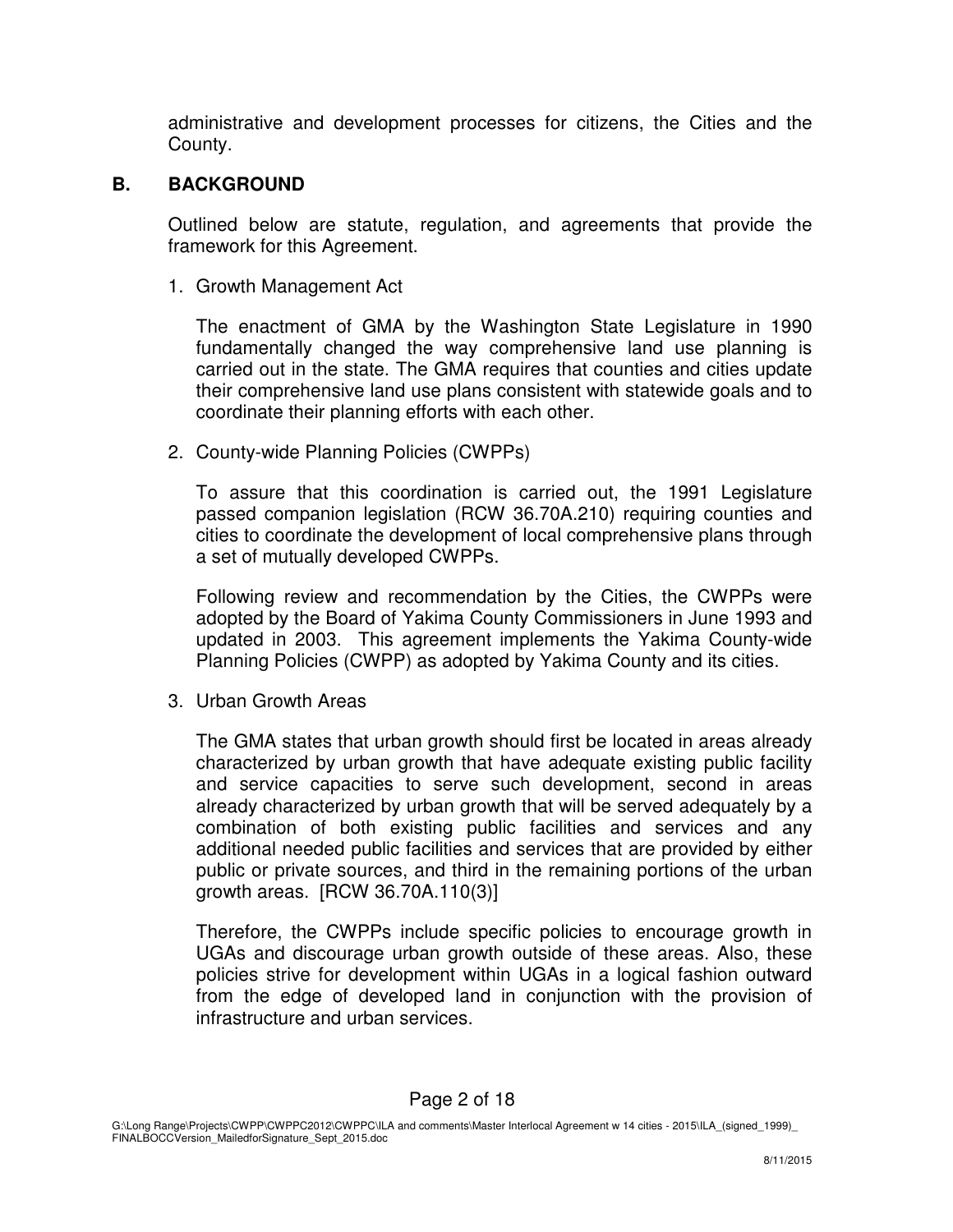4. Provision of Services within UGAs

The GMA recognizes that, in general, the Cities are the units of government most appropriate to provide urban governmental services. RCW 36.70A.110(4). This preference does not preclude provision of services by other providers, but suggests if all factors were equal in an evaluation of potential service, the City is the preferred provider of urban governmental services.

### **II. AGREEMENT**

### **A. PARTIES TO AGREEMENT**

This Agreement is entered into individually between Yakima County (hereinafter referred to as the "County") and each of the following municipalities: the Cities of Grandview, Granger, Mabton, Moxee, Selah, Sunnyside, Tieton, Toppenish, Union Gap, Wapato, Yakima and Zillah, the Towns of Harrah and Naches (hereinafter referred to as the "City" or "Cities").

### **B. AUTHORITY**

This Agreement constitutes an exercise of authority granted to the Cities and the County under Chapter 39.34 RCW, the Interlocal Cooperation Act, and Chapter 36.70A, the Growth Management Act. Copies of this Agreement and any sub-agreements shall be filed by Yakima County with the Yakima County Auditor and the Washington State Department of Commerce.

#### **C. OBJECTIVES**

The objectives of this Agreement are:

- 1. To implement the provisions of GMA and the CWPPs, including facilitation of urban growth within UGAs, while maintaining consistency with the County's and City's comprehensive plan.
- 2. To assure allowable growth and development within UGAs is clearly understood by the Cities, the County, other service providers and citizens in these areas.
- 3. To assure that the policies and procedures leading to such development are clearly defined.
- 4. To define responsibility for the provision of urban services and the level of service to be provided.
- 5. To assure communication among the Cities, the County and citizens as planning, growth, and development decisions are made.

#### Page 3 of 18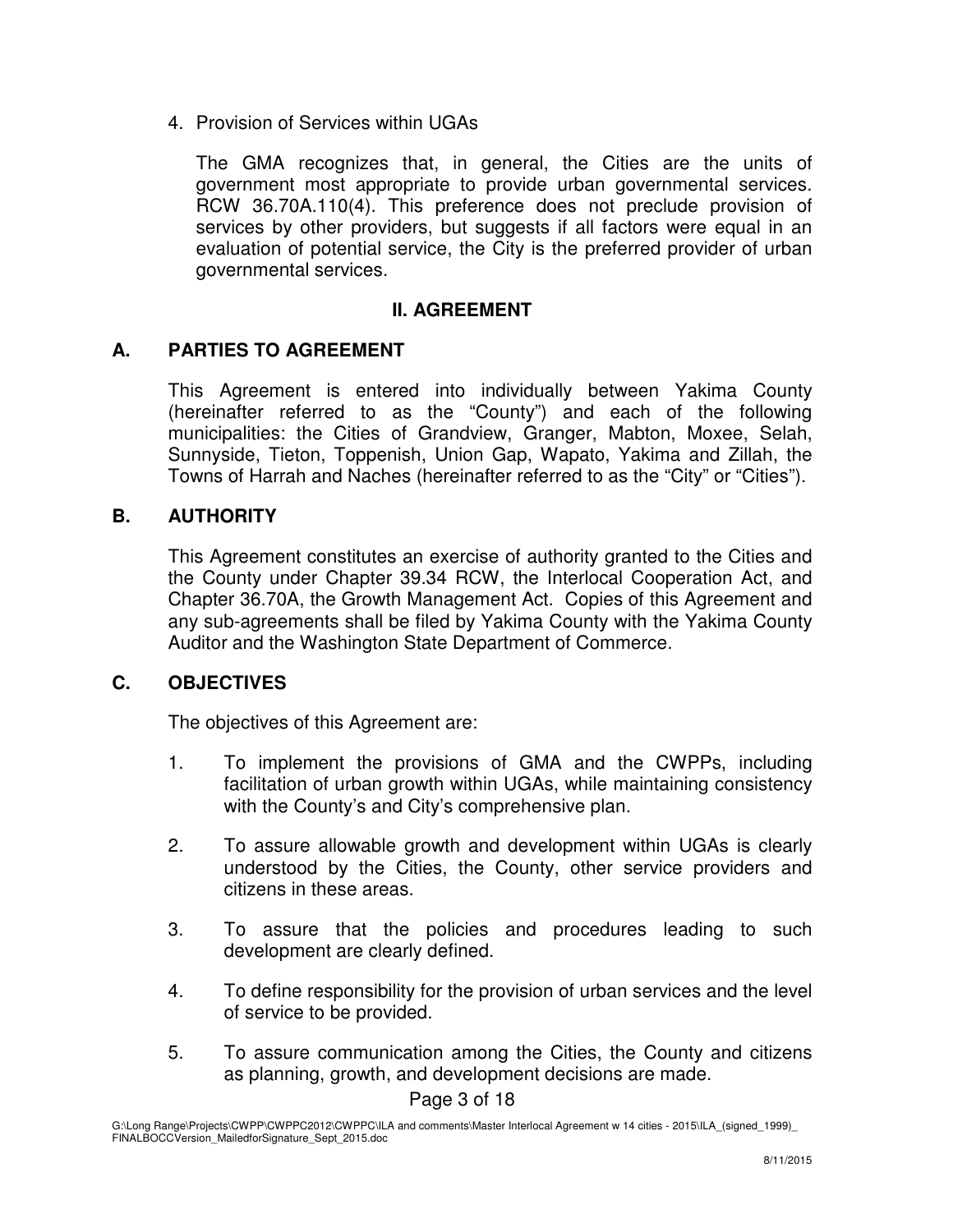- 6. To use decision-making processes that are consistent with the County's and City's responsibilities, and which consider the long term objectives, plans and development standards of the Cities.
- 7. To provide for common and joint processes of the Cities and the County to foster overall operational partnership, efficiency, and unified policy and direction.
- 8. To assure that public participation processes targeting property owners and residents of affected UGAs areas are undertaken as this Agreement is implemented.
- 9. To encourage economic development with a balanced application of the goals, policies, and strategies of the various comprehensive plans.
- 10. To establish the protocols and responsibilities for developing and maintaining the common system for data collection and analysis.

# **D. COOPERATIVE PLANNING SYSTEM**

1. UGA Boundaries

The record of official UGA boundaries designated by the County pursuant to the Growth Management Act shall be maintained as a part of the future land use map in the County's adopted comprehensive plan. Copies of the official UGA boundary shall be provided to the City. Cities shall notify the County of any disparities.

The County adopts UGA boundaries consistent with the provisions of the Growth Management Act, CWPPs, YCC Title 16B.10 and this Agreement.

2. Urban Growth Area Future Land Use Designations

To ensure consistency between future land use designations and zoning for property within unincorporated urban growth areas not covered by adopted subarea plans, the County will adopt common future land use designations for those properties and zone them accordingly. The plan designations and zoning within these areas will be determined in a coordinated effort between the County and each city as part of the scheduled County-wide UGA updates process, set forth in YCC Title 16B.10 and this Agreement. The County will ensure that land use designations and zoning for property within unincorporated urban growth areas covered under an adopted subarea plan are consistent with the applicable subarea plan.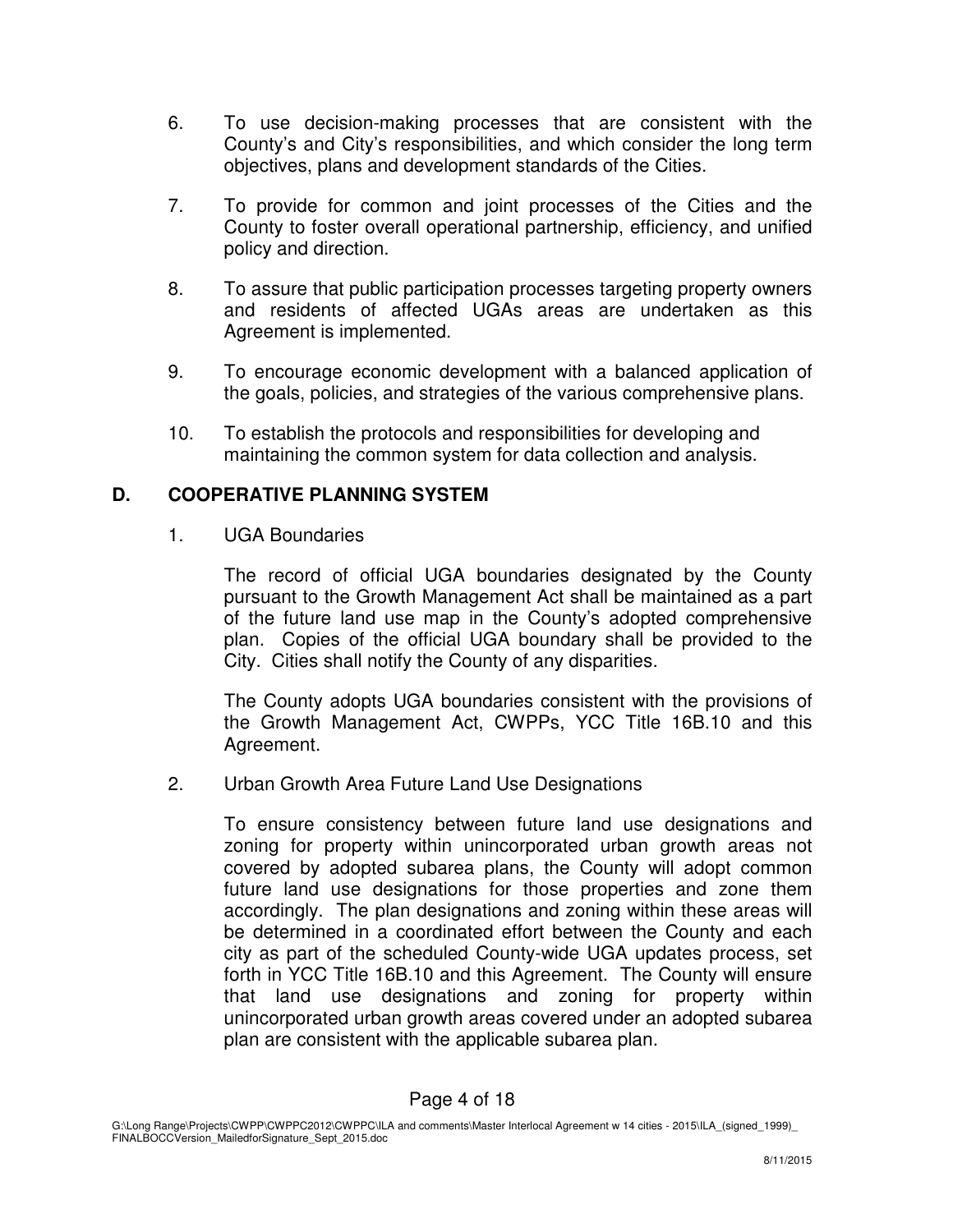The Cities may provide the County with pre-zoning map(s) during the County-wide UGA update process depicting the City's preferred zoning for the unincorporated portions of their respective UGA. Said prezoning shall be consistent with comprehensive plan land use designations. When utilized, the pre-zoning map shall serve as an indication of the City's intentions with respect to land uses in the area upon annexation, and shall be considered by the County when making revisions.

#### **E. PLANNING IMPLEMENTATION**

Since UGAs are intended to accommodate urban growth and eventually be part of cities, a mechanism is needed to assure that planning and permitting decisions of the County are generally consistent with the planning objectives and development standards of the Cities.

1. Amending Urban Growth Boundaries

Urban Growth Areas are intended to implement the planning goals of the Growth Management Act (GMA), CWPPs and the planning and land use objectives of adopted comprehensive plans by encouraging development in urban areas where adequate public facilities and services exist or as documented in each jurisdictions capital facilities plan. To implement the goals of this Agreement, all jurisdictions shall adhere to the following requirements for the review of urban growth areas and amendments to the boundaries:

a. Urban Growth Boundary Amendment Cycle

Yakima County shall conduct a county-wide UGA review according to the schedules established in YCC Title 16B.10.040 (5), or at a minimum the timeframes established under RCW 36.70A.130.. Cities may request amendments to UGA boundaries outside of the county-wide UGA review schedules listed above under the emergency amendment process allowed under RCW 36.70A.130(2)(b).

Emergency amendment requests must be made in writing to the Board of Yakima County Commissioners and if accepted, the proposed amendment will be evaluated based on the criteria and requirements under YCC 16B.10, this Agreement and the most recent LCA information and population allocations used by the County during the most recent UGA review process.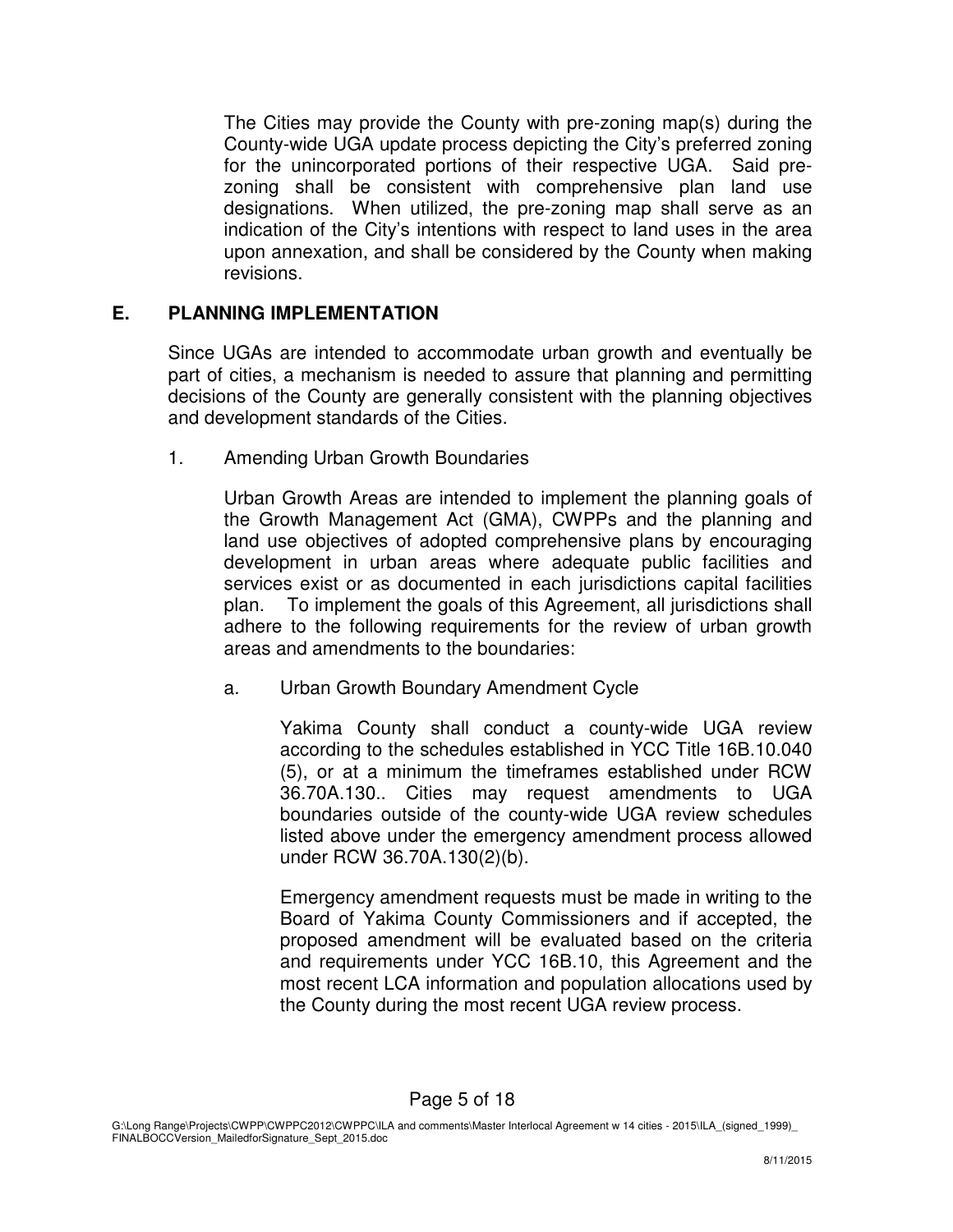b. Population Allocations

The baseline for the twenty-year County-wide population forecasts shall be based on the State of Washington's Office of Financial Management (OFM) 20-year GMA population projections. The population forecasts will be allocated to the Cities and the unincorporated urban areas by Yakima County, as set forth in YCC 16B.10.040 and the GMA.

c. Buildable Lands Model (BLM)

The BLM allows local jurisdictions to compare anticipated growth against actual development over time to determine if there is enough suitable land inside the UGA to accommodate the growth anticipated during the remaining portion of the 20 year planning period and if jurisdictions are achieving their adopted urban densities inside urban growth areas. This process may be used by Yakima County if determined necessary.

d. Land Capacity Analysis (LCA)

The LCA is to establish an objective approach by which to determine the current supply of land and how much population and development each jurisdiction can expect to accommodate under current zoning and development regulations in the existing incorporated and unincorporated UGAs. Yakima County shall conduct the LCA, using the LCA methodology outlined in the Yakima County Comprehensive Plan Land Use Element, YCC 16B.10.095 (2), the CWPPs and this Agreement.

e. Capital Facilities Planning

Cities must submit an adopted Capital Facilities Plan that includes any capital assets that are needed to accommodate future growth within the proposed or existing urban growth area as part of any UGA update process. To determine what is needed, the levels of service (LOS) standards for transportation facilities must be identified. LOS standards on other capital facilities are strongly encouraged. This should be consistent with the 20-year planning horizon and the densities and distribution of growth identified during the UGA update process. This forecast must include those capital facilities required by RCW 36.70A that are planned to be provided within the planning period, including the general locations and anticipated capacity needed. The lack of an adopted Capital Facilities Plan

#### Page 6 of 18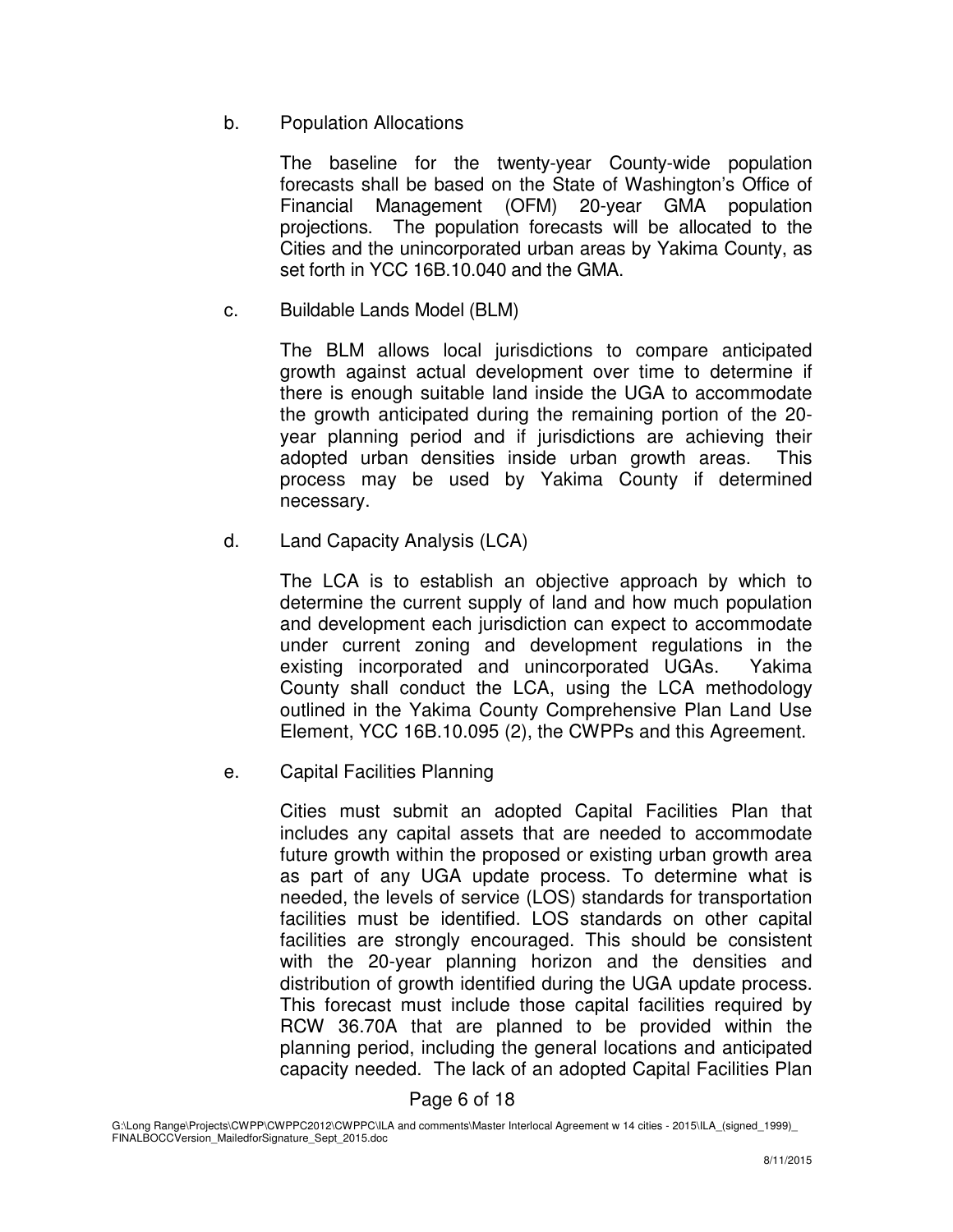for any proposed expansion area or areas currently within an urban growth area indicates that the area is not ready for urban growth and that the proposal will be denied or the area will be removed from the UGA.

- 2. Amending Urban Growth Area Future Land Use Designations and Zoning Districts
	- a. Future Land Use Designation Amendments

Amendment requests to change future land use designations for properties located within unincorporated urban growth areas will be accepted by the County during the scheduled biennial amendment cycle, set forth in YCC 16B.10. Amendment requests by property owners and/or jurisdictions will be evaluated based on the criteria and requirements under YCC 16B.10 and this Agreement.

Future land use designations and zoning for properties located within unincorporated urban growth areas were developed as part of a coordinated effort between Yakima County and the cities during the county-wide UGA review process. Therefore, if a property owner requests a future land use designation amendment outside of the scheduled five year UGA review process Yakima County will notify the applicable city of the proposed amendment request for their recommendation. The city's recommendation will be forwarded to the Yakima County Planning Commission and to the Board of Yakima County Commissioners for consideration as part of the legislative amendment review process. Amendment requests by property owners and/or jurisdictions outside of a scheduled county-wide UGA review process will be evaluated based on the criteria and requirements under YCC 16B.10, this Agreement and the most recent LCA information and population allocations used by the County during the most recent UGA review process.

Amendments to future land use designation for property located within the unincorporated urban growth area, must refer to the applicable County Future Land Use/Zoning Consistency Table to determine whether the desired plan designation is consistent with the plan designation as shown in the County Future Land Use Consistency Table.

b. Zoning District Amendments

 Page 7 of 18 Property owners wishing to rezone land within the unincorporated urban growth area to a different zoning district must show that the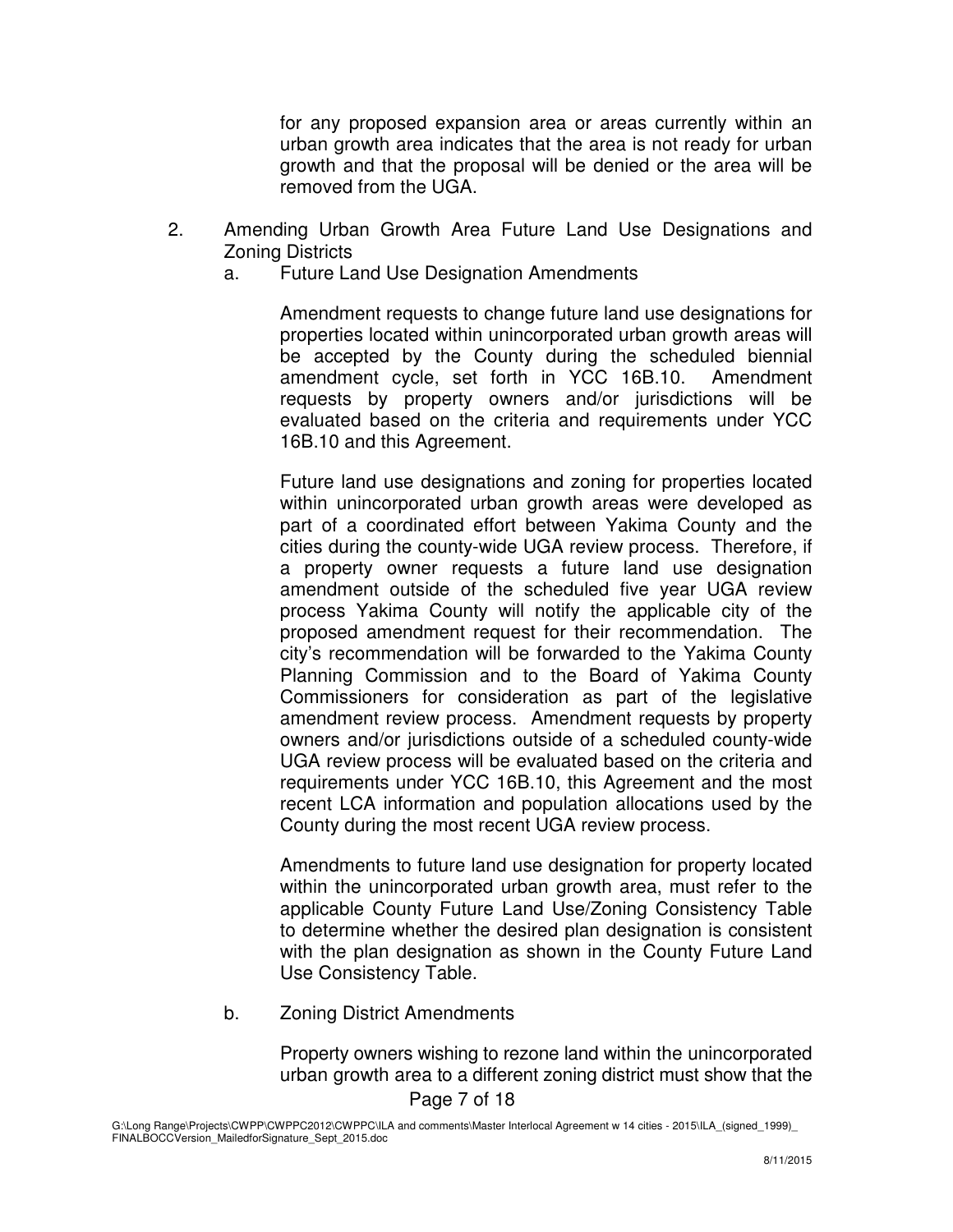rezone is consistent with the applicable County Future Land Use/Zoning Consistency Table. Rezones that are contingent upon legislative approval of a comprehensive plan map amendment, as indicated in Table 19.36-1 shall be considered a major rezone and subject to the procedures and requirements set forth in subsection a. above, YCC 16B.10 and YCC 19.36.

#### **F. INFRASTRUCTURE SERVICES AND LEVEL OF SERVICE**

General Provisions for Capital Facilities Planning and Mapping - Consistency with GMA

In accordance with RCW 36.70A.070(3) and WAC 365-196-415, the Cities and the County will develop Capital Facilities Plans that cover the entire UGA. Cities shall provide the County with a copy of their most current adopted Capital Facilities Plan at least six months prior to any scheduled UGA update process. Maps of City and County utilities and transportation infrastructure not contingent to a Capital Facilities Plan amendment will be provided to the County's GIS's Department when updated, which will maintain the regional GIS database, so as to be accessible to all parties.

Opportunities for focused and targeted public investment, which directs capital improvement expenditures into specific geographic areas to produce "fully-serviced land" for development, will be encouraged. This strategy is intended to maximize the use of limited public funds by coordinating government expenditures and focusing development first in some areas, then in others. Selection of targeted investment corridors will consider and be consistent with regional priorities. Separate sub-agreements or interlocal agreements may be entered into by the affected parties to provide the details for the concepts of particular focused targeted public investment corridors.

The following provisions apply to the review and permitting process for proposed developments in unincorporated portions of Urban Growth Areas:

- 1. Streets
	- a. Responsibility

Yakima County and cities will be responsible for assuring that all streets within the UGA are constructed concurrently with development and that the impacts generated by the development on the transportation facilities within both the unincorporated and incorporated UGA are properly considered and the appropriate mitigation is required.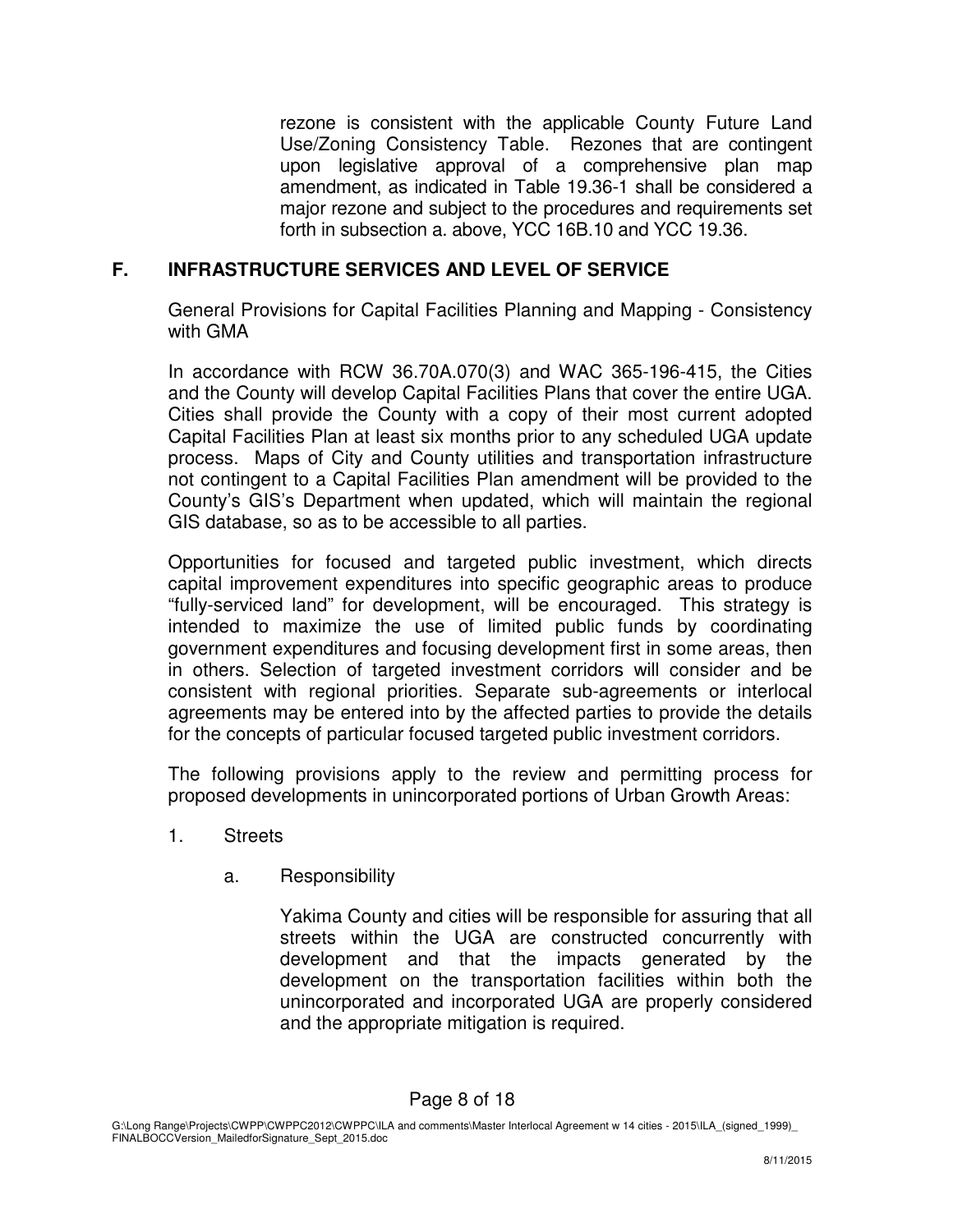b. Design Standards

Yakima County will utilize the provisions of Yakima County Code Title 19 as design standards for urban development of streets, and associated structures, unless otherwise specified in a sub-agreement. It is intended that County design standards will be generally consistent with standards adopted by the City; therefore the County may modify its required design standards when a City identifies the specific standards that may apply and demonstrates that applying the City's development standards are consistent with RCW 36.70A.110(3) and the applicable Capital Facilities Plan.

c. Level of Service (LOS)

Transportation Policy – LOS

The establishment of level of service policies for streets within the urban growth area will be done cooperatively to assure that service level thresholds are agreed upon for all transportation facilities. This effort will be coordinated with the Metropolitan Planning Organization (MPO) and the Regional Transportation Planning Organization (RTPO) pursuant to RCW 47.80.023.

Performance Evaluation – LOS

The Cities and the County will monitor and review transportation LOS policies and their effect in the urban growth area and make adjustments as mutually agreed upon.

- 2. Water
	- a. Responsibility

The Cities are the preferred provider of services within the Urban Growth Areas. Responsibility for the provision of water service by a water purveyor approved by Washington State Department of Health (DOH) will be depicted on a service area map. The service area map will be maintained by the County in the regional GIS database.

Consistent with DOH regulations, the designated water purveyor shall be responsible for planning and development of water service within the 20-year planning horizon to meet the level of service standards for the land uses and populations indicated in the most recent comprehensive plan.

#### Page 9 of 18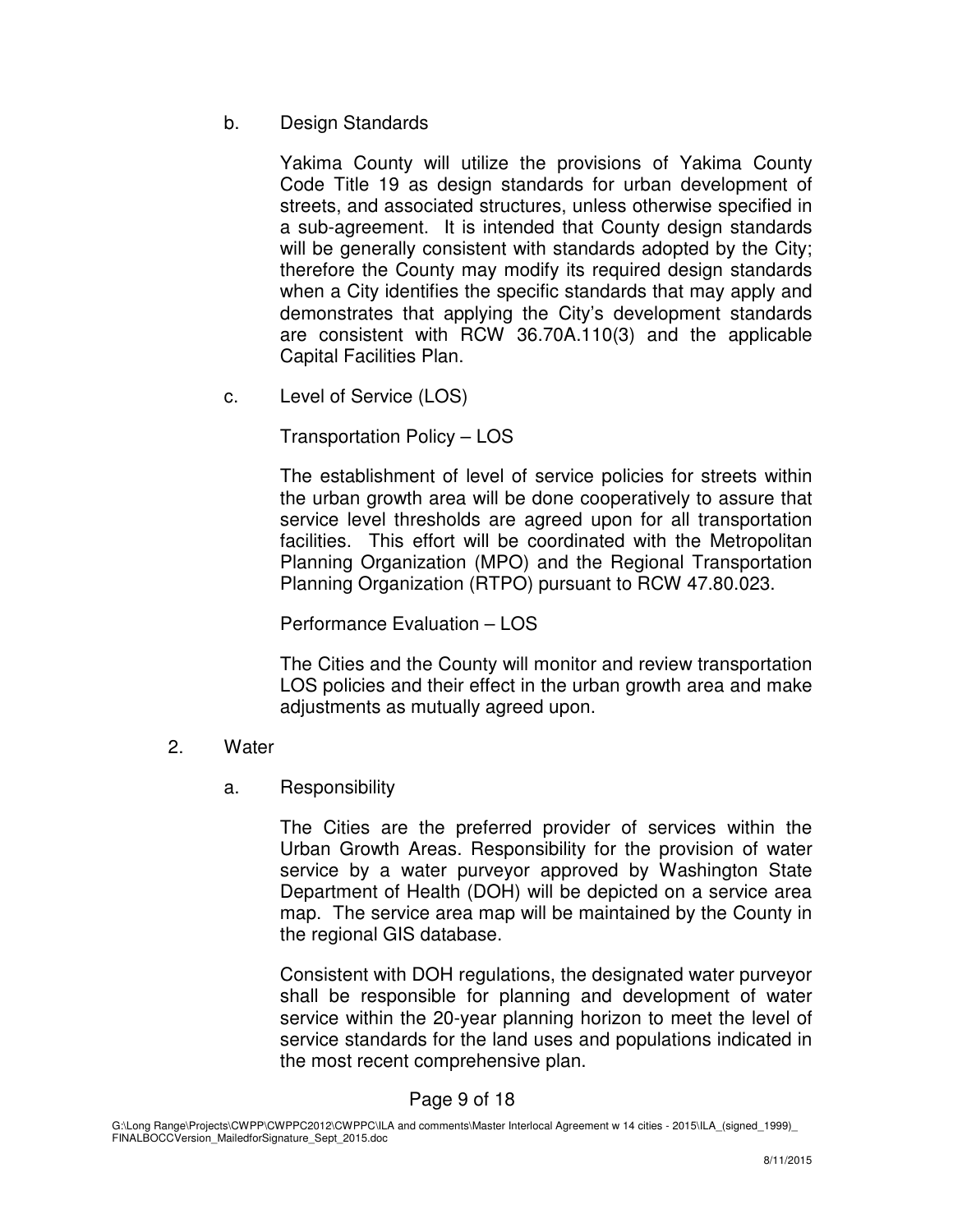- b. Financial and Service Policies
	- (1) Water Service It is the intent of all parties to this Agreement to require adequate water service to potential customers within the UGA consistent with the capital facilities plans.
	- (2) Costs The costs of system extension will be as enumerated in the capital facilities plan. This does not preclude programmed extensions undertaken at the initiative of the developer.
	- (3) Rates Water rates are the responsibility of the purveyor.
- c. Standards

Design and construction of water systems shall, at a minimum meet DOH regulations and guidelines and the purveyor's standards. The Cities shall submit to the County any specific standards which are to be applied within their respective UGA.

- 3. Sewer
	- a. Responsibility

Sewer service is expected to be provided by cities or sewer service providers approved by the Washington State Department of Ecology (DOE) or the United States Department of Environmental Protection Agency (EPA) within boundaries of the Yakama Nation,.

Responsibility for the provision of sewer service will be depicted on a service area map in the regional GIS database maintained by the County in cooperation with the Cities and sewer service providers. Consistent with DOE, DOH and EPA regulations, the designated sewer purveyor shall be responsible for planning and development of sewer service to meet the level of service standards for the land uses and populations indicated in the most recent comprehensive plan within the 20-year planning horizon.

- b. Financial and Service Policies
	- (1) Sewer Service It is the intent of all parties to this Agreement to require adequate sewer service to potential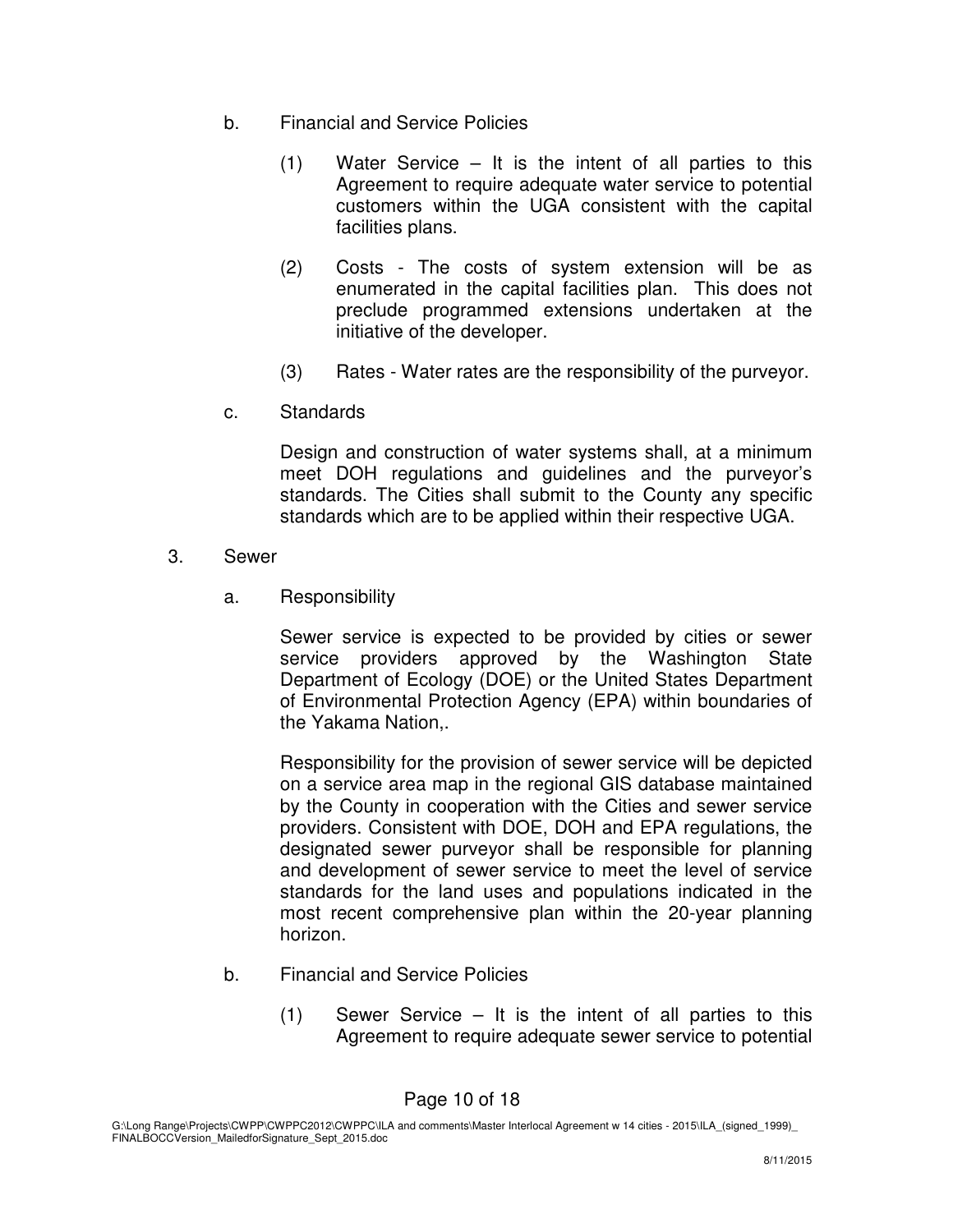customers within the UGA consistent with the capital facilities plans.

- (2) Costs The costs of system extension will be as enumerated in the capital facilities plan. This does not preclude programmed extensions undertaken at the initiative of the provider.
- (3) Rates Sewer rates are the responsibility of the provider.
- c. Standards

The minimum design standards for design and construction of sewer facilities shall be those contained in the applicable city, DOE, DOH or EPA statutes and regulations or guidance documents.

- 4. Stormwater
	- a. Responsibility

The County will have responsibility for assuring that stormwater generated from development outside City limits will be handled in a manner consistent with standards outlined below.

b. Financial and Service Policies

Design and construction of stormwater collection, retention, conveyance, treatment and disposal systems will be the responsibility of the developer.

It is current County policy to require on-site retention, treatment, and disposal of stormwater. Exceptions to this policy will only be allowed if off-site collection, treatment, and disposal services are available from a municipality, or other entity properly authorized to collect and dispose of such flows.

c. Standards

All stormwater shall be retained and disposed on-site according to processes and design(s) approved by the County unless an agreement with a public entity is in place for conveyance, treatment, and disposal of such flows.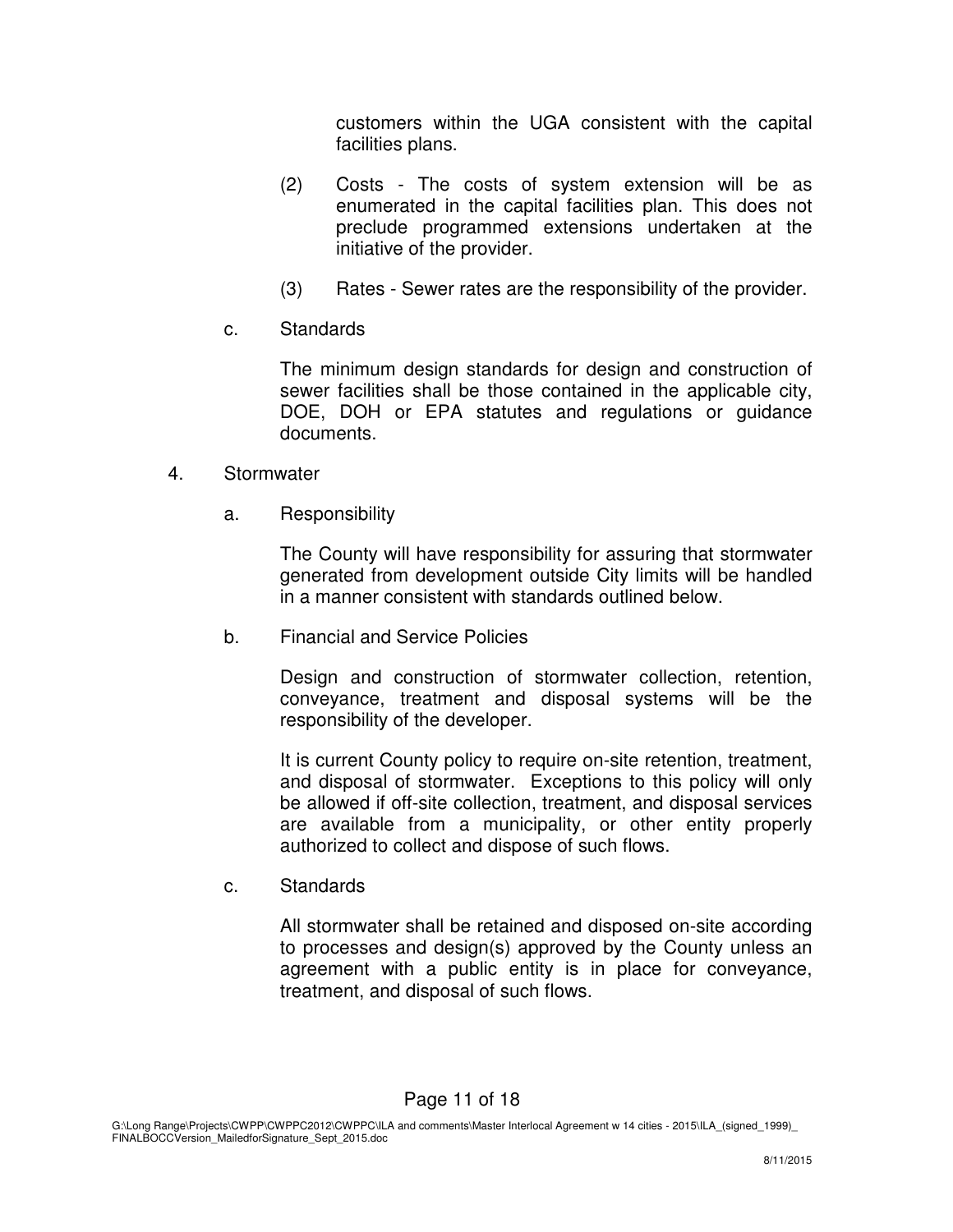### **G. ANNEXATION**

It is the intent of the parties to promote orderly and contiguous development of the City through annexation

1. Development Contiguous to City Boundaries – Annexation to be Promoted

The County agrees that it will not provide utility services to properties within a city's UGA without the specific approval of the respective City, unless the property is in an existing utility service area of the County. It is the City's responsibility to provide utility service to properties within their respective UGA's within the 20-year planning horizon.

- 2. Development Review Within Pending Annexation Areas
	- a. Early Transfer of Authority

It is the intent of the parties to facilitate timely processing of development applications for properties which are included within areas subject to active annexation proceedings. When a Notice of Intent to Commence Annexation has been approved by the City and submitted to the Boundary Review Board, the city may in writing, request from the County transfer of authority to accept and review project permits prior to the effective date of annexation.

b. County Review of Submitted Project Permits

Complete project permit applications submitted to the County prior to the effective date of annexation will be processed and reviewed by the County to the review stage covered by the project permit application fee.

"Review stage" is defined for subdivisions and short subdivisions to include preliminary plat approval, plat construction plan approval, inspection, or final plat processing. "Review stage" for all other land use permit applications includes preliminary approval, construction plan approval, construction inspections and final sign-off, but does not include related building permit applications unless a complete building permit application is submitted to the County prior to the effective date of the annexation.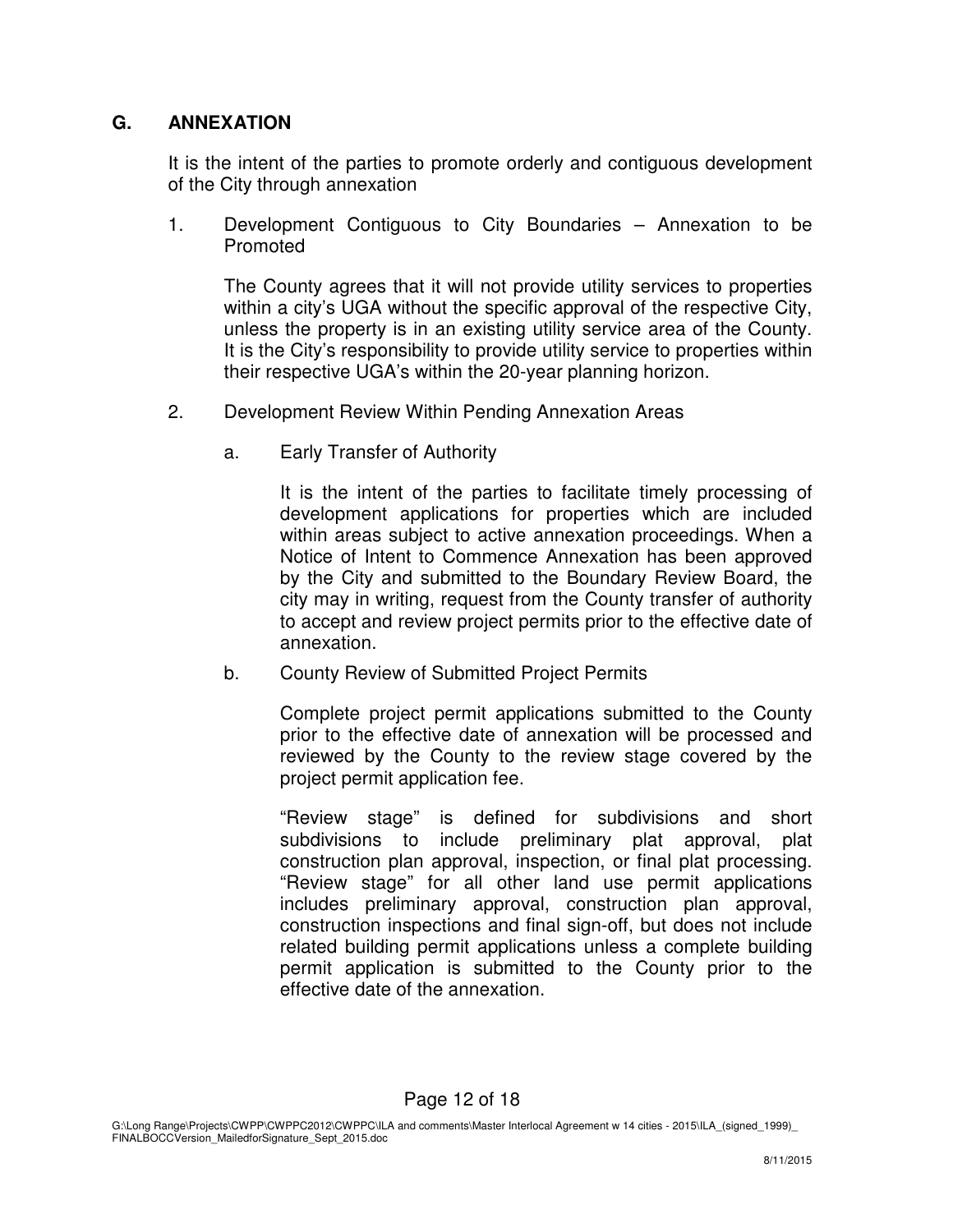(1) Vesting

Any complete project permit application submitted to the County that has vested under statutory or common law shall be subject to the Yakima County laws and regulations in effect at the time the County deemed the project permit application complete.

(2) Land Use Dedications, Deeds, or Conveyances

Final plats or other dedications of public property will be transmitted to the City for City Council acceptance of dedication of right-of-way or public easements, if dedication occurs after the effective date of annexation. Dedications, deeds, or conveyances will be in the name of the City after the effective date of the annexation and will be forwarded to the City Council for acceptance by the City even if the County is continuing to process the permit application.

(3) Appeals of Land use Permits

The County agrees to be responsible for defending, all permits decisions issued by the county for complete project permit applications submitted prior to annexation.

(4) Permit Renewal or Extension

After the effective date of annexation, any request to renew a building permit or to renew or extend a land use permit issued by the County in the annexation area is to be made to and administered by the City.

(5) Land use Code Enforcement Cases

Any pending land use code enforcement cases in the annexation area will be transferred to the City on the effective date of the annexation. Any further action in those cases will be the responsibility of the City at the City's discretion.

(6) Enforcement of County Conditions

Following the effective date of the annexation, the City agrees to enforce any conditions imposed by the county

#### Page 13 of 18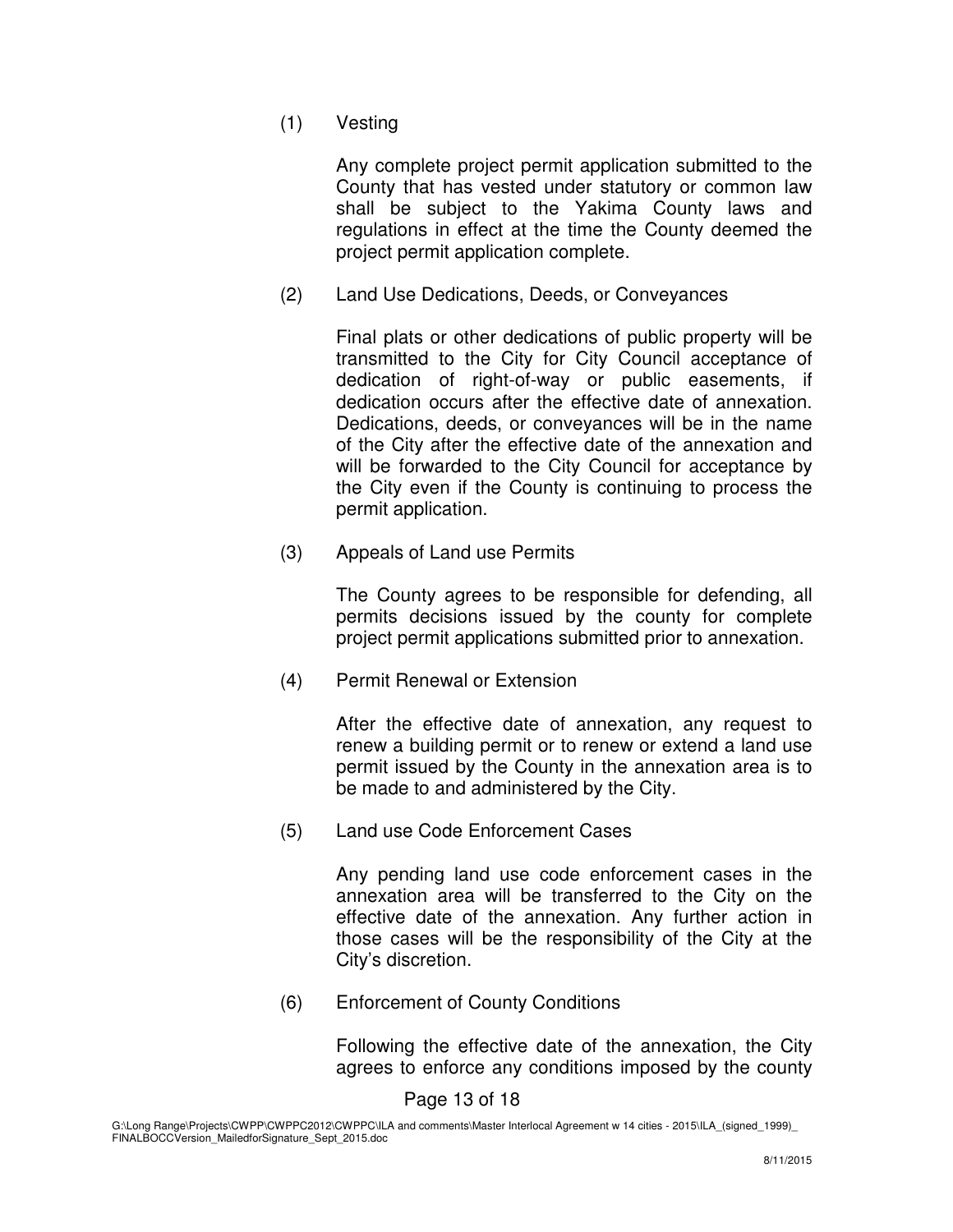relating to the issuance of a building or land use permit in an area that has been annexed; to the same extent it enforces its own conditions.

(7) Financial Considerations/Revenue Adjustments and **Transfers** 

> If the County intends to upgrade or replace infrastructure in a UGA, and such an investment would result in significant expense or indebtedness, then the County may seek a specific agreement with the other City to address the financial impacts of future annexation. Negotiations will provide for coordinated infrastructure development, appropriate allocation of costs and/or revenue sharing arrangements, and optimal leveraging of local funds to obtain available grants and loans.

(8) Administration of Bonds

Any performance, maintenance or other bond issued by the County to guarantee performance, maintenance or completion of work associated with the issuance of a permit will be administered by the County to completion. Any additional bonding required after annexation occurs will be determined, accepted and administered by the City along with responsibility for enforcement of conditions tied to said bonds. It shall be the City's responsibility to notify the County of the acceptance of said bonds in order for the County to release interest in any bonds the County may still hold.

(9) Records Transfer

The City may copy and/or transfer necessary County records, as appropriate, prior to and following annexation. The City may arrange for off-site duplication of records under appropriate safeguards for the protection of records as approved by the County.

#### **H. SUB-AGREEMENTS**

Sub-agreements that provide additional detail for implementing various aspects of this Agreement are anticipated, provided that the sub-agreements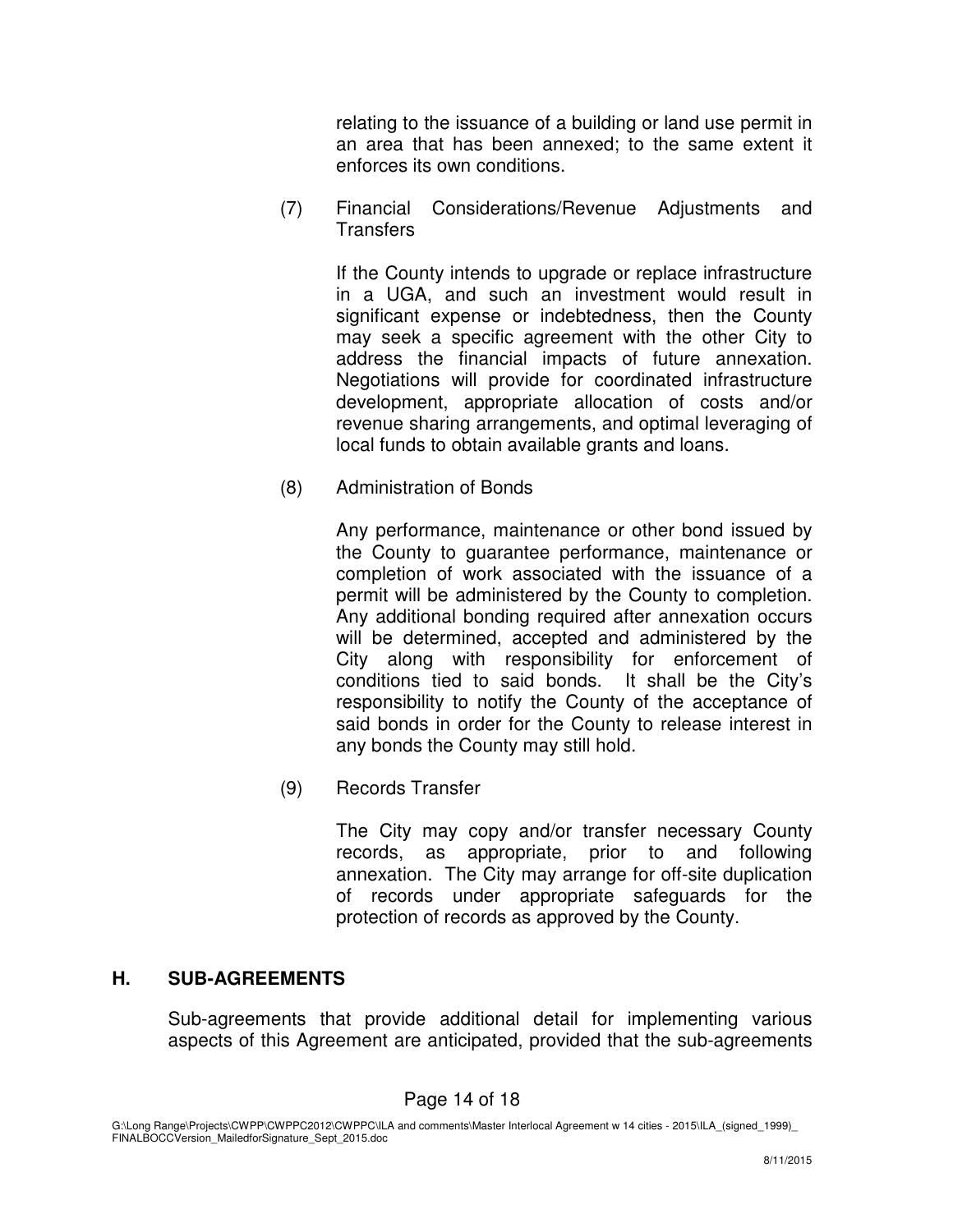do not conflict with the provisions of this Agreement. Copies of subagreements shall be distributed to all parties to this Agreement.

#### **I. GENERAL PROVISIONS**

1. Relationship to Existing Laws and Statutes

Except as specifically provided herein, the Cities and the County do not abrogate the decision-making authority vested in them by law. This Agreement in no way modifies or supersedes existing state laws and statutes.

2. Oversight

The County-wide Planning Policy Committee, or its successor, shall be designated as responsible for overseeing implementation of this Agreement.

3. ILA Noncompliance

The Cities and the County believe this ILA is in the best interests of the public and therefore will fully adhere to this ILA. In the event any party identifies an issue they believe is not consistent with this ILA the following process may be undertaken:

- a. The party shall give written notification within 30 days to the other parties of concern. In addition, the party shall give notice to all non-affected parties of this agreement. The affected parties shall document the nature of the dispute and their respective options for resolution, if the parties are not able to resolve the matter within 10 business days they shall seek mediation through the Dispute Resolution Center.
- b. If the disputing parties are still at an impasse, following mediation they shall seek resolution through the Yakima County Superior Court.
- c. If final resolution results in the need for amendments to the ILA, said amendments shall be processed in accordance with subsection (4) of this Agreement.

The dispute resolution process identified above does not preclude any party with standing from filing an appeal with the Washington State Growth Management Hearing Board or LUPA court if applicable.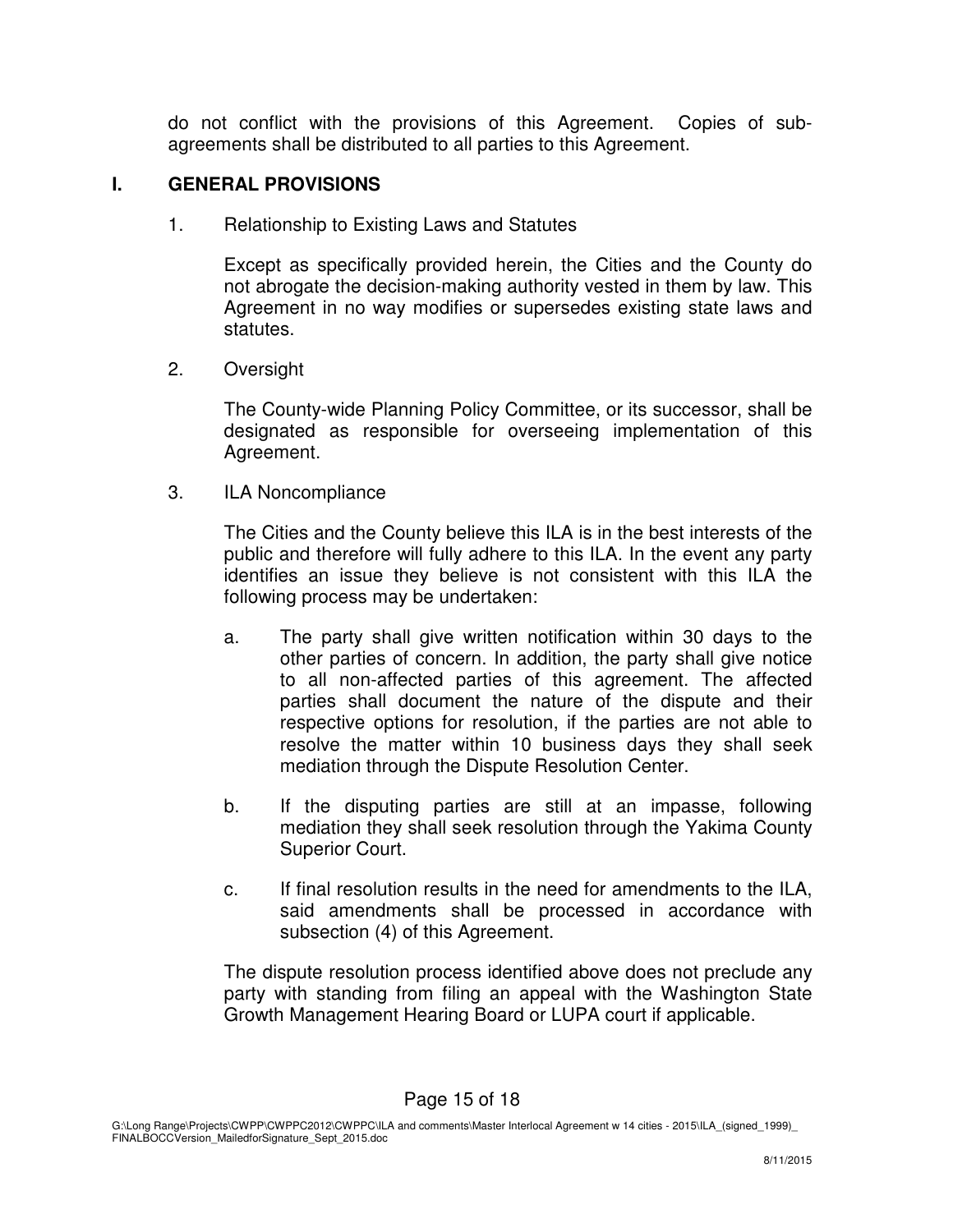4. Amendments to the ILA

The Cities and the County recognize that amendments to this Agreement may be necessary to clarify the requirements of particular sections or to update the Agreement. Amendments not involving all parties shall be handled as sub-agreements as provided for in Section H, above.

5. Amendments to the CWPP

The CWPPs have set a framework for comprehensive planning under GMA, but lack a process for amending the CWPPs and integrating the amendments into the comprehensive planning and implementation process. Since joint and cooperative planning will be accomplished through the provisions of the CWPPs it is important to provide for policy adjustments from time to time. The parties agree to the following process:

- a. Policy amendments shall be consistent with the framework and purpose of the CWPPs.
- b. Amendments require approval by 60% of the jurisdictions representing at least 51% of the County population prior to adoption by the Board of County Commissioners.
- c. The County-wide Planning Policy Committee will consider amendments to the CWPPs annually. The Committee should schedule review of these amendments six months in advance of the process for consideration of annual comprehensive plan changes.
- d. Proposed amendments will be provided to all Committee members at least four weeks prior to consideration by the Committee.
- e. Committee members are not expected to be able to commit their respective jurisdictions, but they are expected to fully represent the balance of concerns and views which may affect their jurisdiction's ability to approve the proposed amendments.
- f. Within 30 days of a decision by the Policy Committee, jurisdictions will be asked to indicate approval by signing the revised document.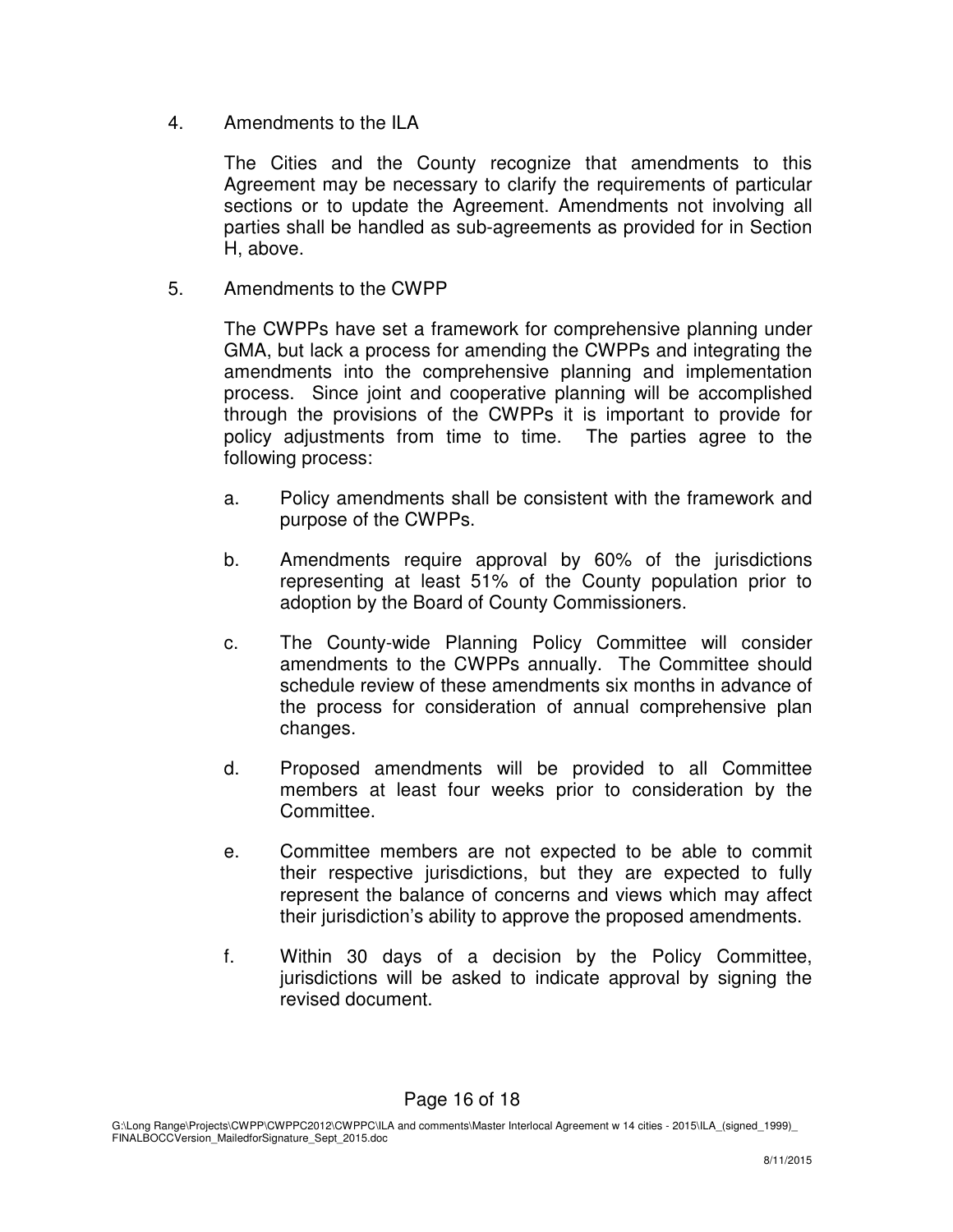6. The County-wide Planning Policy Committee

The CWPPC shall hold a meeting each year to report on the progress of implementing the CWPPs and this Agreement. This meeting will provide an opportunity for jurisdictions to discuss planning and development related issues and suggest changes to this Agreement as necessary. Each City and the County will be responsible for maintaining its designated member.

7. Effective Date and Term of the ILA Agreement

This Agreement shall be effective upon passage by the County and all of the Cities. The term of this Agreement shall be for five years from the effective date hereof and shall automatically be renewed for subsequent five year terms. No later than 180 days before the automatic renewal date, any party may notify the other parties in writing of a desire to revise the Agreement.

8. Severability

If any provision of this Agreement or its application to any person or circumstance is held invalid, the remainder of the provisions and/or the application of the provisions to other persons or circumstances shall not be affected.

If any section, subsection, paragraph, sentence, clause or phrase of this Agreement is adjudicated to be invalid, such action shall not affect the validity of the remaining portions of the Agreement.

#### **III. SIGNATURES**

IN WITNESS WHEREOF, this agreement has been executed by each party to this Agreement as evidenced by signature pages affixed to this agreement.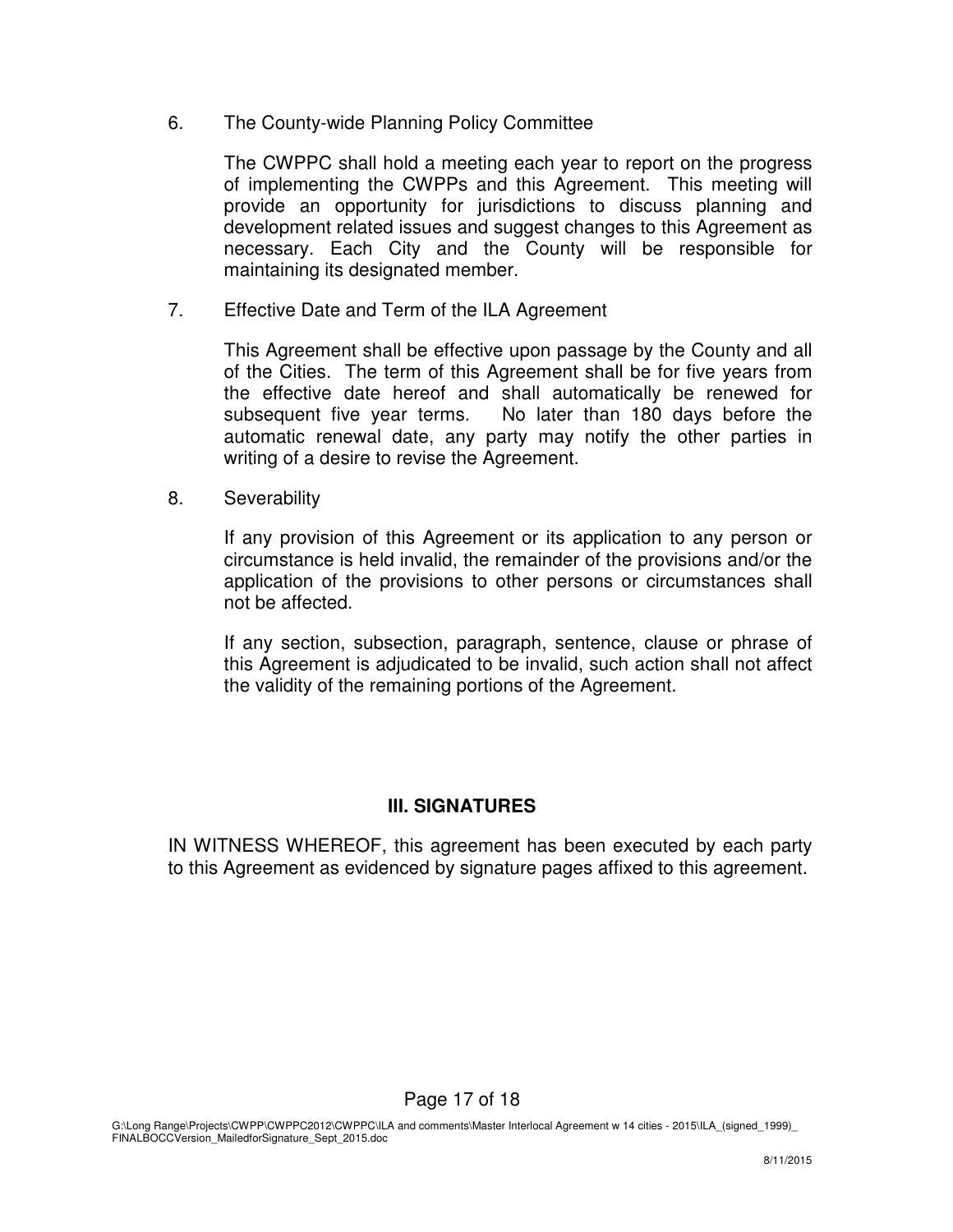# **SIGNATURE PAGE**

The legislative body of the undersigned jurisdiction has authorized execution of the Master Interlocal Agreement for Growth Management Act Implementation in Yakima County.

**IN WITNESS WHEREOF** 

This agreement has been executed by Yakima County (Name of City/Town/County)

J. Rand Elliott, Chairman **Board of Yakima County Commissioners** 

 $Date: December 39,$ *F*OIS

Attest:

Bv: Clerk/Clerk of the Board)

(City Clerk/Town

Approved as to Form: By: (City Attorney/Corporate Counsel)

SEAL:

Page 18 of 18

G:\Long Range\Projects\CWPP\CWPPC2012\CWPPC\ILA and comments\ILA\_(signed\_1999)\_ FINALBOCCVersion\_MailedforSignature\_Sept\_2015.doc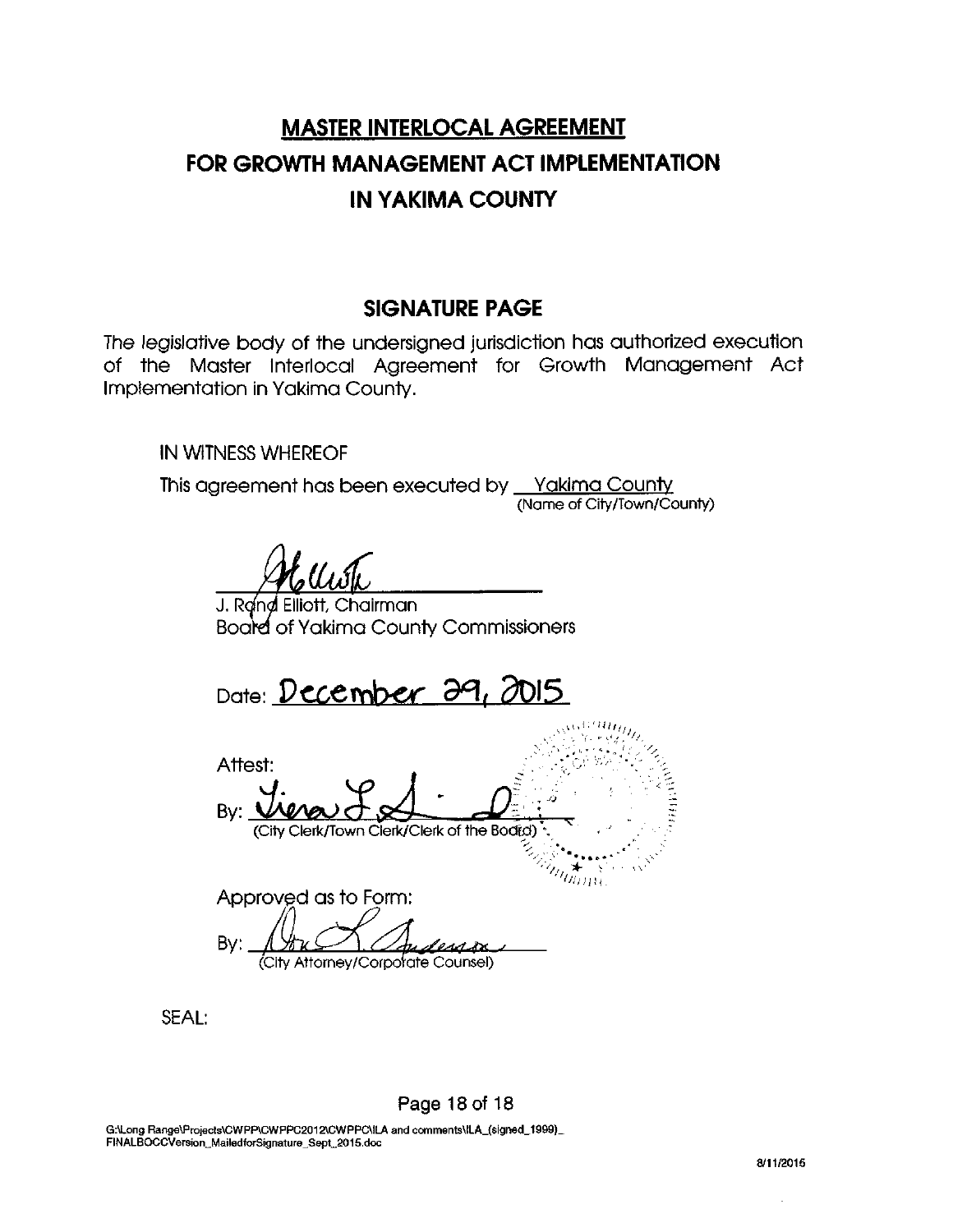#### **SIGNATURE PAGE**

The legislative body of the undersigned jurisdiction has authorized execution<br>of the Master Interlocal Agreement for Growth Management Act Implementation in Yakima County.

#### IN WITNESS WHEREOF

| This agreement has been executed by CITY OF<br><b>GRANDVIEW</b> |
|-----------------------------------------------------------------|
| (Name of City/Town/County)                                      |
| By:<br>MAYOR NORM CHILDRESS<br>Title:<br>10/13/15<br>Date:      |
| Attest:                                                         |
| By:                                                             |
| City Clerk/Town Cierk/Clerk of the Board                        |
| ANITA PALACIOS, CITY CLERK<br>Approved as to Form:              |
| By:                                                             |
| City Attorney/Corporate Counsel                                 |

SEAL:

 $\mathcal{L}_{\mathrm{in}}$ 

Page 18 of 18

C:\Users\robinr\AppData\Local\Microsoft\Windows\Temporary Internet Files\Content.Outlook\I3JXE0L1\ILA\_(signed\_1999)\_<br>FiNALBOCCVersion\_MailedforSignature\_Sept\_2015.doc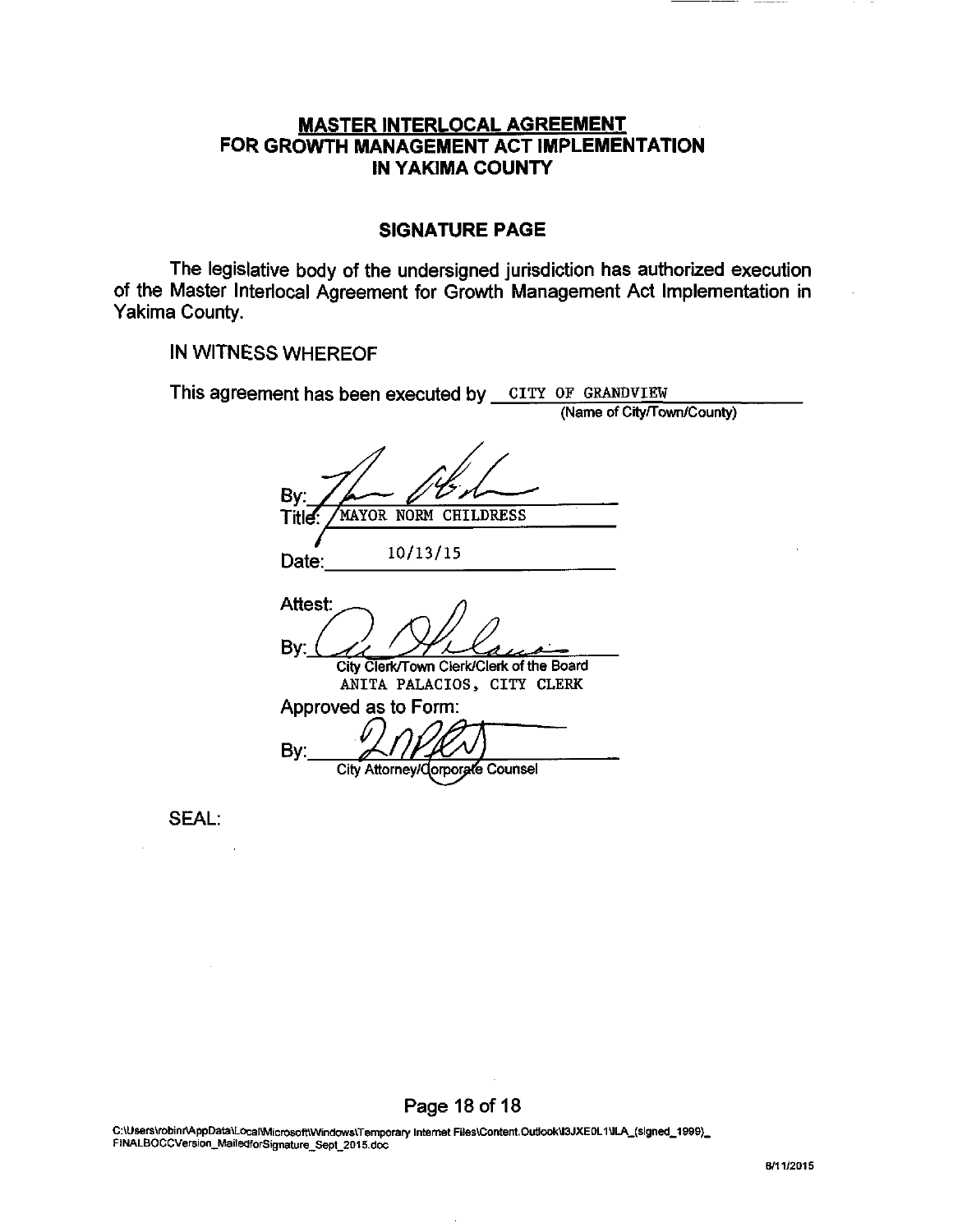#### **SIGNATURE PAGE**

The legislative body of the undersigned jurisdiction has authorized execution of the Master Interlocal Agreement for Growth Management Act Implementation in Yakima County.

#### IN WITNESS WHEREOF

1

| IN WITNESS WHEREOF                                                                                                                                                                                                                                                                                                                                            |                            |
|---------------------------------------------------------------------------------------------------------------------------------------------------------------------------------------------------------------------------------------------------------------------------------------------------------------------------------------------------------------|----------------------------|
| This agreement has been executed by $\left(\frac{1}{11} + \frac{1}{11} + \frac{1}{11} + \frac{1}{11} + \frac{1}{11} + \frac{1}{11} + \frac{1}{11} + \frac{1}{11} + \frac{1}{11} + \frac{1}{11} + \frac{1}{11} + \frac{1}{11} + \frac{1}{11} + \frac{1}{11} + \frac{1}{11} + \frac{1}{11} + \frac{1}{11} + \frac{1}{11} + \frac{1}{11} + \frac{1}{11} + \frac$ |                            |
|                                                                                                                                                                                                                                                                                                                                                               | (Name of City/Town/County) |
|                                                                                                                                                                                                                                                                                                                                                               |                            |

ng And By: Title: Date:

Attest: By: Clerk/Town Clerk/Clerk of the Board City

Approved as to Form:

By:

**City Attorney/Corporate Counsel** 

SEAL: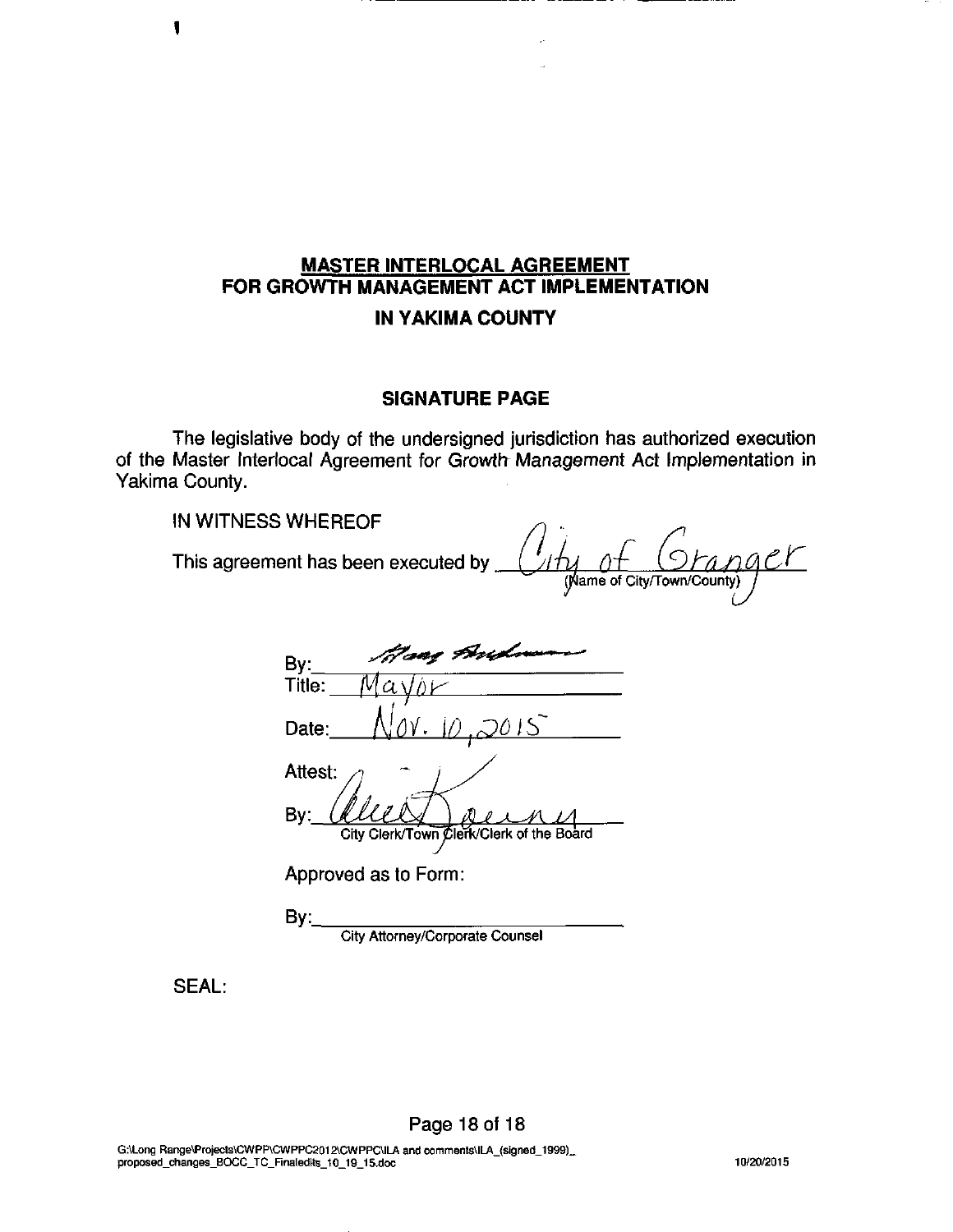#### **SIGNATURE PAGE**

The legislative body of the undersigned jurisdiction has authorized execution of the Master Interlocal Agreement for Growth Management Act Implementation in Yakima County.

IN WITNESS WHEREOF

| This agreement has been executed by $\mathcal{T} \oslash \lor \urcorner_{\mathcal{T}} \ \oslash \digamma \ \mathcal{H} \ \alpha \ \mathcal{r} \mathcal{r} \ \alpha \ \mathcal{h}$ |  |                            |
|-----------------------------------------------------------------------------------------------------------------------------------------------------------------------------------|--|----------------------------|
|                                                                                                                                                                                   |  | (Name of City/Town/County) |

By: Title:

Date:

Attest:

Bv.

Clerk/Town Cierk/Clerk of the Board

Approved as to Form: By: City Attorney/Corporate Counsel

**SEAL:** 

C:\Users\robinr\AppData\Local\Microsoft\Windows\Temporary Internet Files\Content.Outlook\I3JXE0L1\ILA\_(signed\_1999)\_<br>FINALBOCCVersion\_MailedforSignature\_Sept\_2015.doc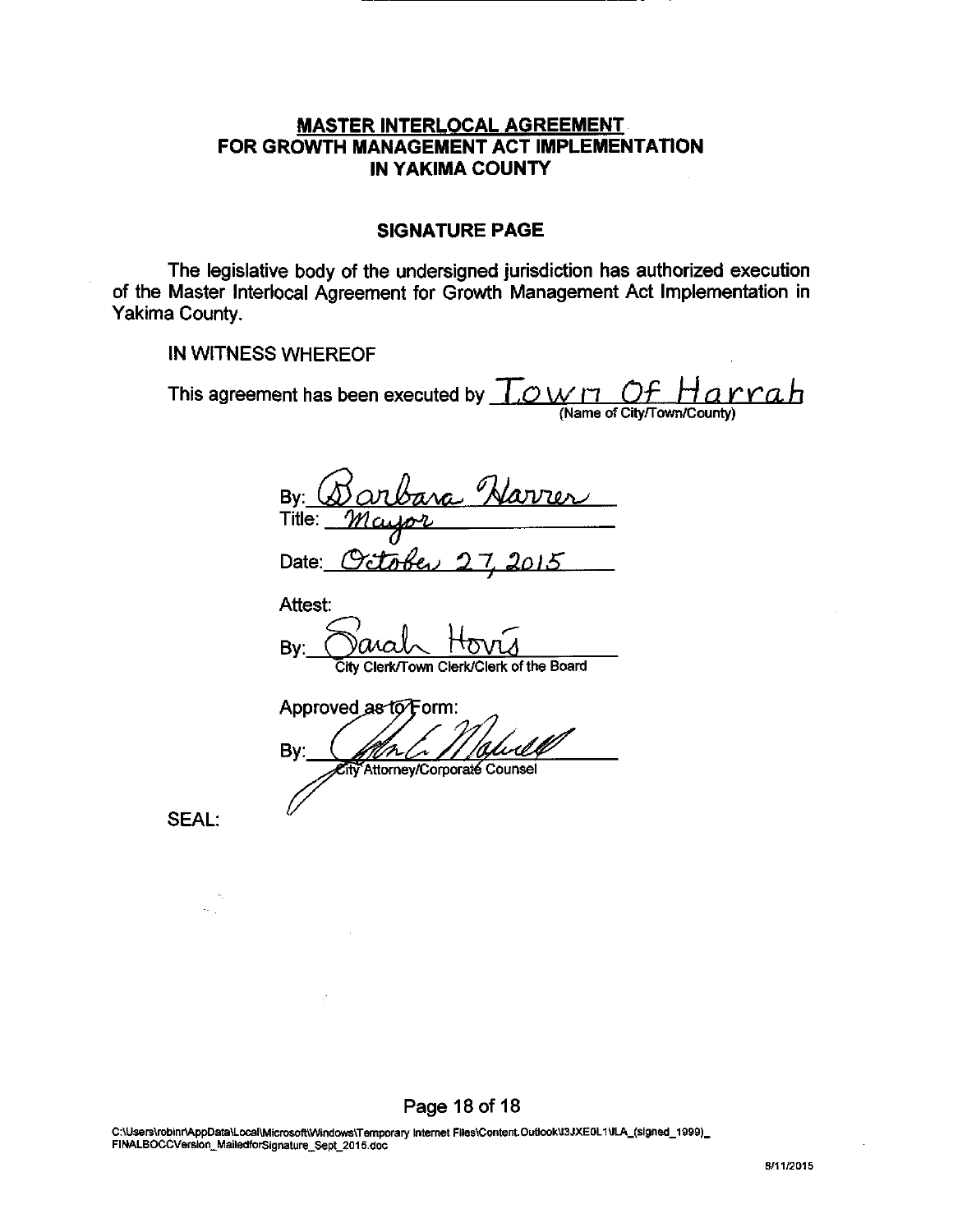#### **SIGNATURE PAGE**

The legislative body of the undersigned jurisdiction has authorized execution of the Master Interlocal Agreement for Growth Management Act Implementation in Yakima County.

#### IN WITNESS WHEREOF

This agreement has been executed by City of Moxee (Name of City/Town/County)

By: Title: Mayor

Date: 70.

**Attest:** 

By Fritti

City Clerk/Town Clerk/Clerk of the Board

Approved as to Form:

By: **City Attorney/Corporate Counsel** 



Page 18 of 18

C:\Users\robinr\AppData\Local\Microsoft\Windows\Temporary internet Files\Content.Outlook\i3JXE0L1\ILA\_(signed\_1999)\_<br>FiNALBOCCVersion\_MalledforSignature\_Sept\_2015.doc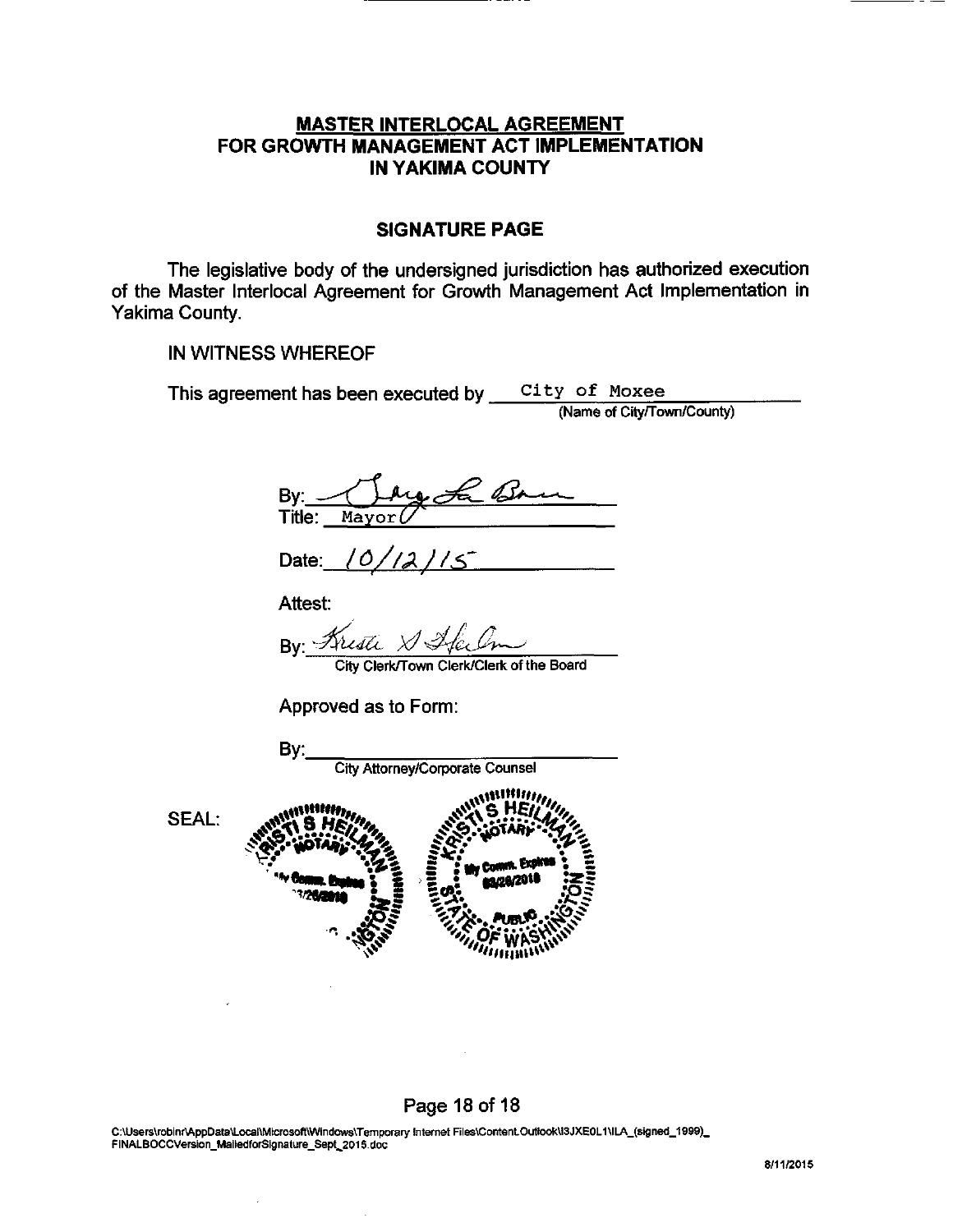$\sim 10^{11}$ 

 $\sim$ 



 $\sim 10^6$ 

 $\mathcal{L}^{\text{max}}_{\text{max}}$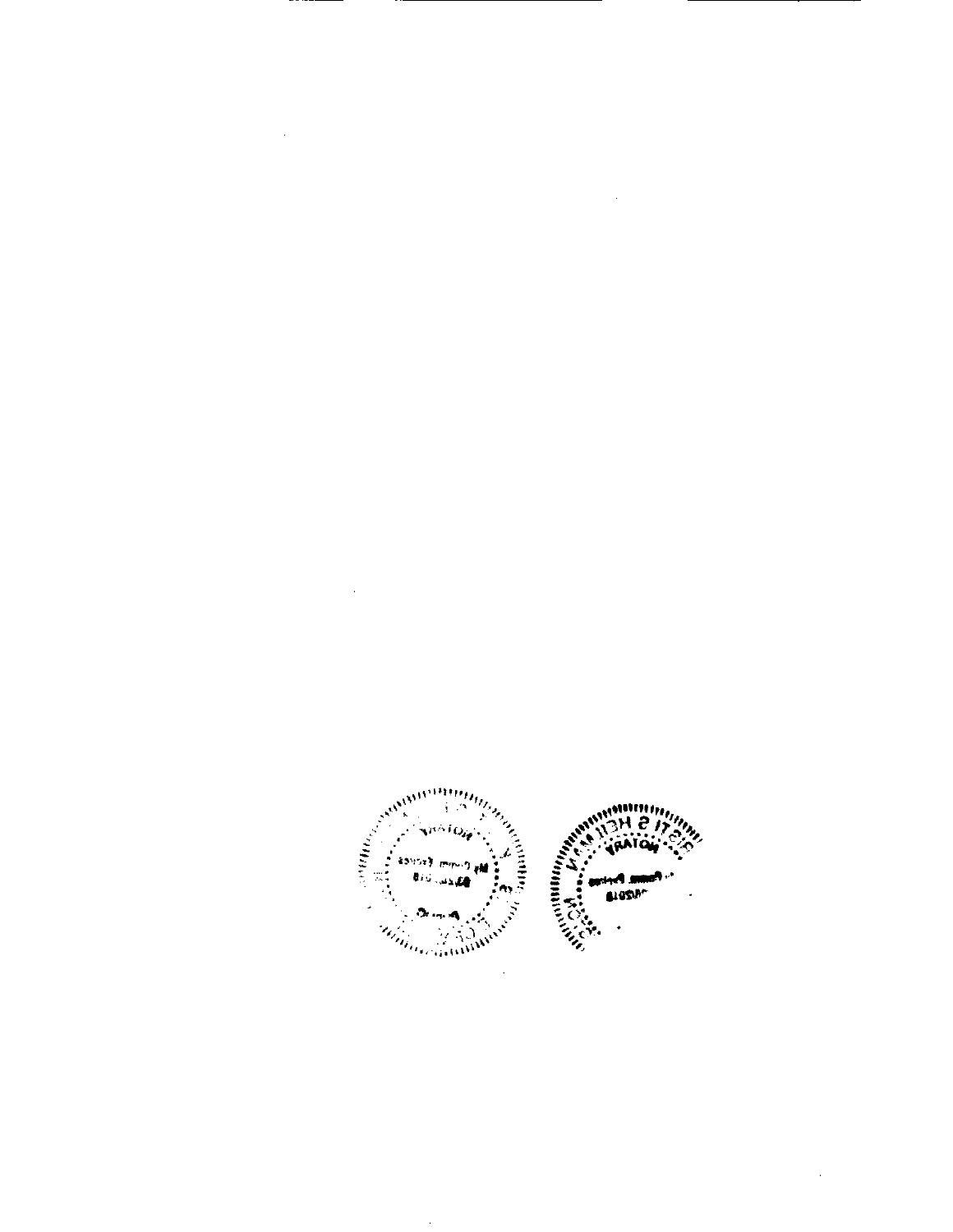#### **SIGNATURE PAGE**

The legislative body of the undersigned jurisdiction has authorized execution of the Master Interlocal Agreement for Growth Management Act Implementation in Yakima County.

IN WITNESS WHEREOF

This agreement has been executed by Town of Nackes

By Title: // 10U

12 201. Date:

Attest:

By  $\mathcal{Z}_{\mathcal{L}}$ City Clerk/Town Clerk/Clerk of the Board

Approved as to Form: Bv

ity Attorney/Corporate Counsel

SEAL:

Page 18 of 18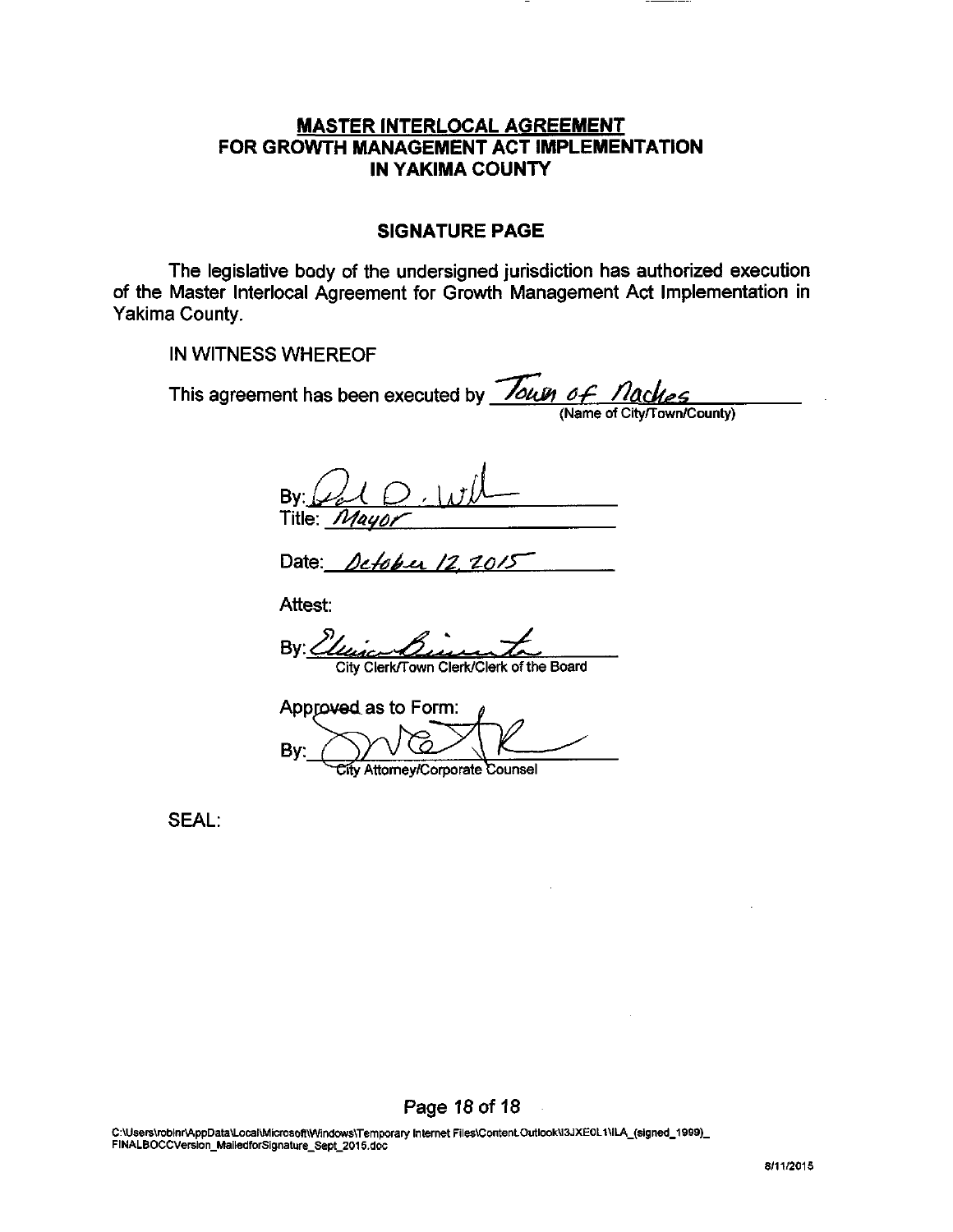#### **SIGNATURE PAGE**

The legislative body of the undersigned jurisdiction has authorized execution of the Master Interlocal Agreement for Growth Management Act Implementation in Yakima County.

#### IN WITNESS WHEREOF

 $\sim$ 

|       | This agreement has been executed by $\mathcal{H}_{\text{KL}}$ $\mathcal{L}'_{\text{KL}}$<br>e/4 |
|-------|-------------------------------------------------------------------------------------------------|
|       | (Name of City Town/County)                                                                      |
|       | By                                                                                              |
|       | Tt(le∶                                                                                          |
|       | 15<br>Date:                                                                                     |
|       | Attest:                                                                                         |
|       | By:<br>City Clerk Yown Clerk/Clerk of the Board                                                 |
|       | Approved as to Eerm:                                                                            |
|       | By:                                                                                             |
|       | City Attorney/Corporate Counsel<br>ROBERT F. NOE                                                |
| SEAL: |                                                                                                 |
|       |                                                                                                 |
|       |                                                                                                 |
|       |                                                                                                 |

Page 18 of 18

G:\Long Range\Projects\CWPP\CWPPC2012\CWPPC\ILA and comments\ILA\_(signed\_1999)\_<br>proposed\_changes\_BOCC\_TC\_Finaledits\_10\_19\_15.doc

10/20/2015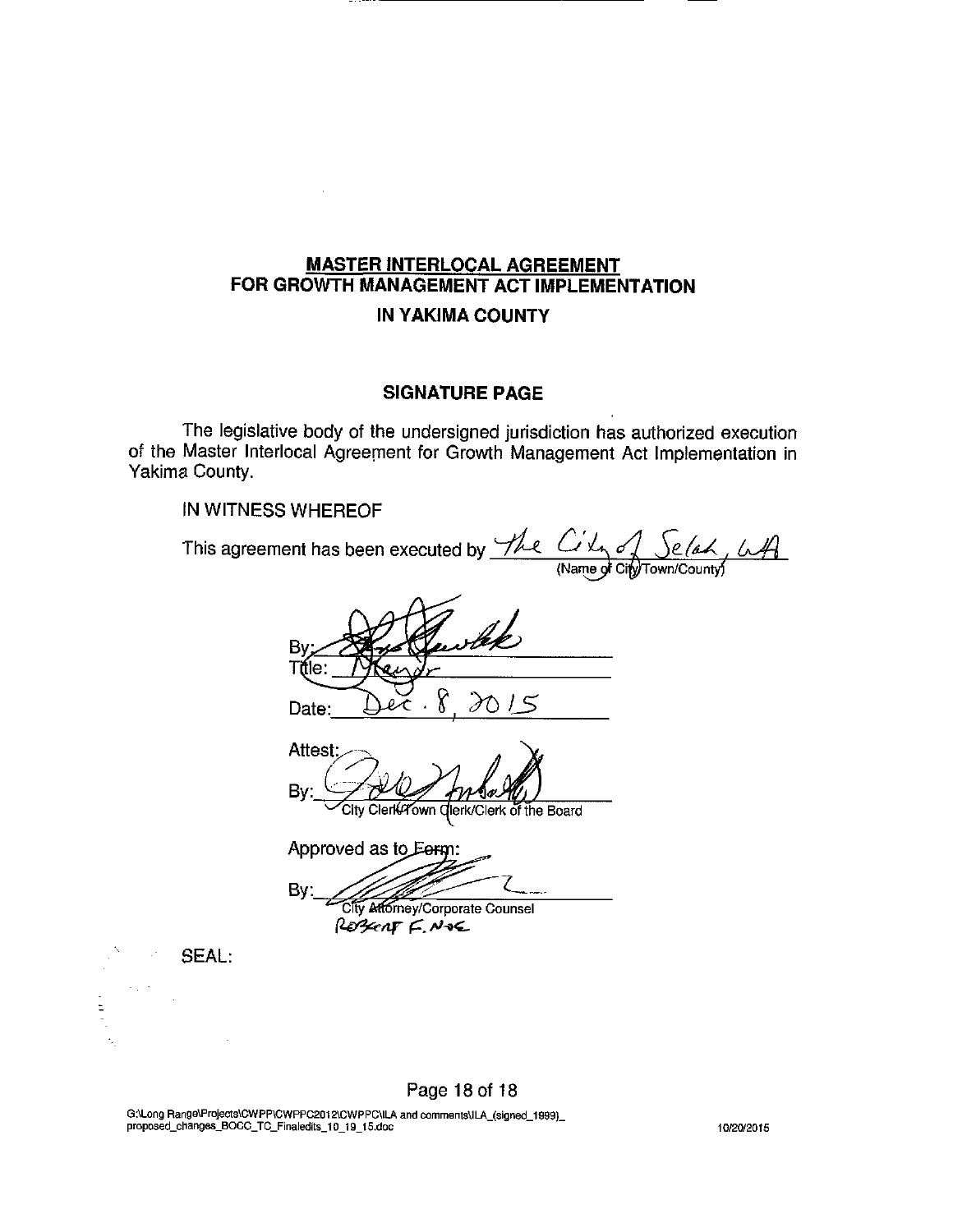#### **SIGNATURE PAGE**

The legislative body of the undersigned jurisdiction has authorized execution<br>of the Master Interlocal Agreement for Growth Management Act Implementation in Yakima County.

| City of Sunnuside<br>This agreement has been executed by<br>Name of City/Town/County)                                                                                          |                                                                                |
|--------------------------------------------------------------------------------------------------------------------------------------------------------------------------------|--------------------------------------------------------------------------------|
| By:<br>Title: City Manager<br>Date: $10.27.15$<br>Attest:<br>By.<br>City Clerk/Town Clerk/Clerk of the Board<br>Approved as to Form:<br>By:<br>City Attorney/Corporate Counsel | CITY CONTRACT NO: $A.2015.72$<br>RESOLUTION NO: N/A<br>COUNCIL MTG: 10.20.2015 |

**SEAL:** 

Page 18 of 18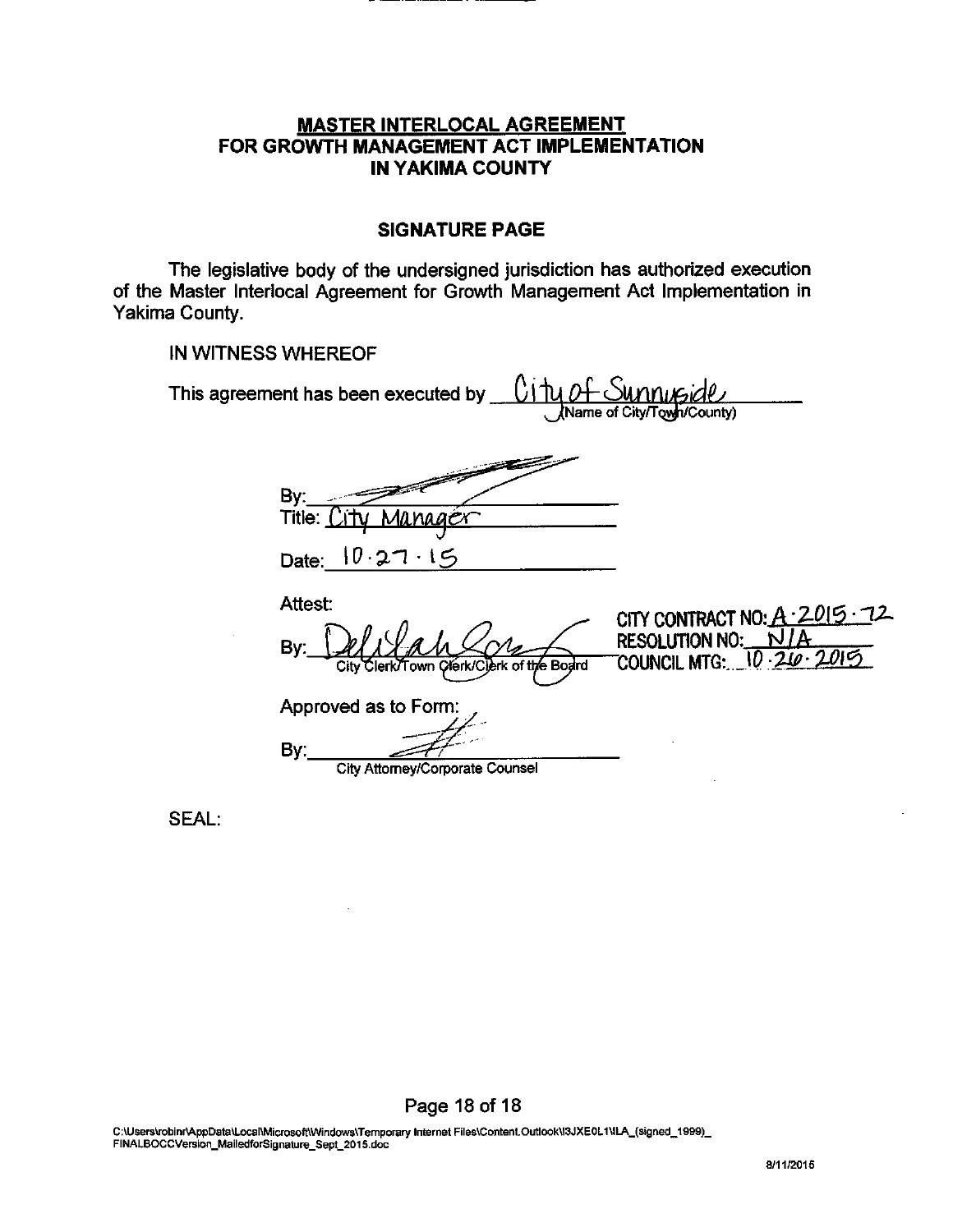**RECEIVED** Yakima County Commissioners

OCT 1 8 2015

#### **SIGNATURE PAGE**

 $1st$  2nd 3rd

The legislative body of the undersigned jurisdiction has authorized execution of the Master Interlocal Agreement for Growth Management Act Implementation in Yakima County.

**IN WITNESS WHEREOF** 

This agreement has been executed by

By. Title: Date:

Attest:

By: City Town Clerk/Clerk of th**é** -Board

Approved as to Form: Bv

City Attorney/Corporate Counsel

SEAL:

Page 18 of 18

C:\Users\robinr\AppData\Local\Microsoft\Windows\Temporary Internet Files\Content.Outlook\ISJXE0L1\ILA\_(signed\_1999)\_ FINALBOCCVersion\_MailedforSignature\_Sept\_2015.doc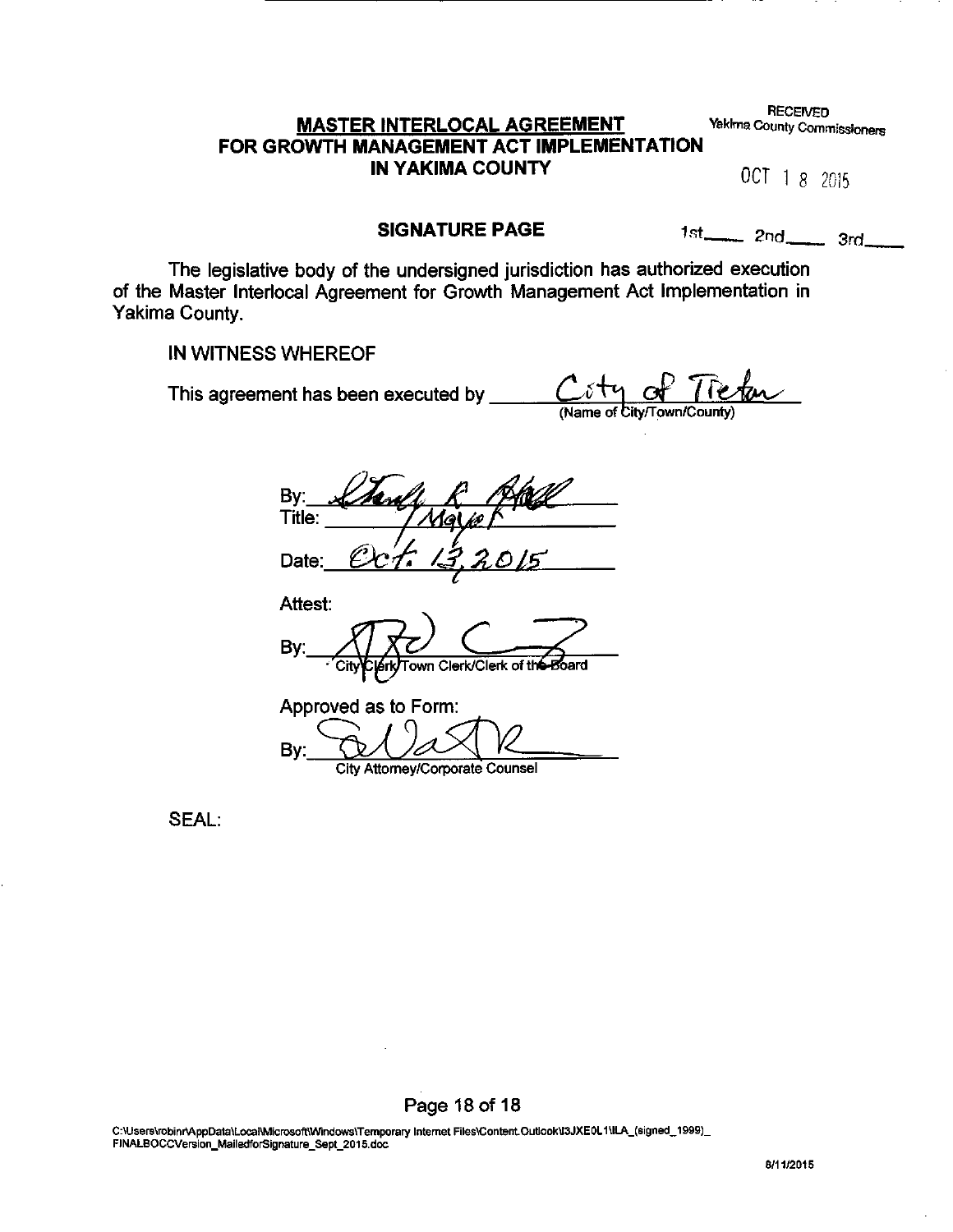#### **SIGNATURE PAGE**

The legislative body of the undersigned jurisdiction has authorized execution of the Master Interlocal Agreement for Growth Management Act Implementation in Yakima County.

#### IN WITNESS WHEREOF

| This agreement has been executed by | CITY OF TOPPENISH          |  |  |
|-------------------------------------|----------------------------|--|--|
|                                     | (Name of City/Town/County) |  |  |

B١ Title Date: ∩

Attest: B۷ City Clerk/Town Clerk/Clerk of the Board

Approved as to Form: Bv City Attorney/Corporate Counsel

SEAL:

Page 18 of 18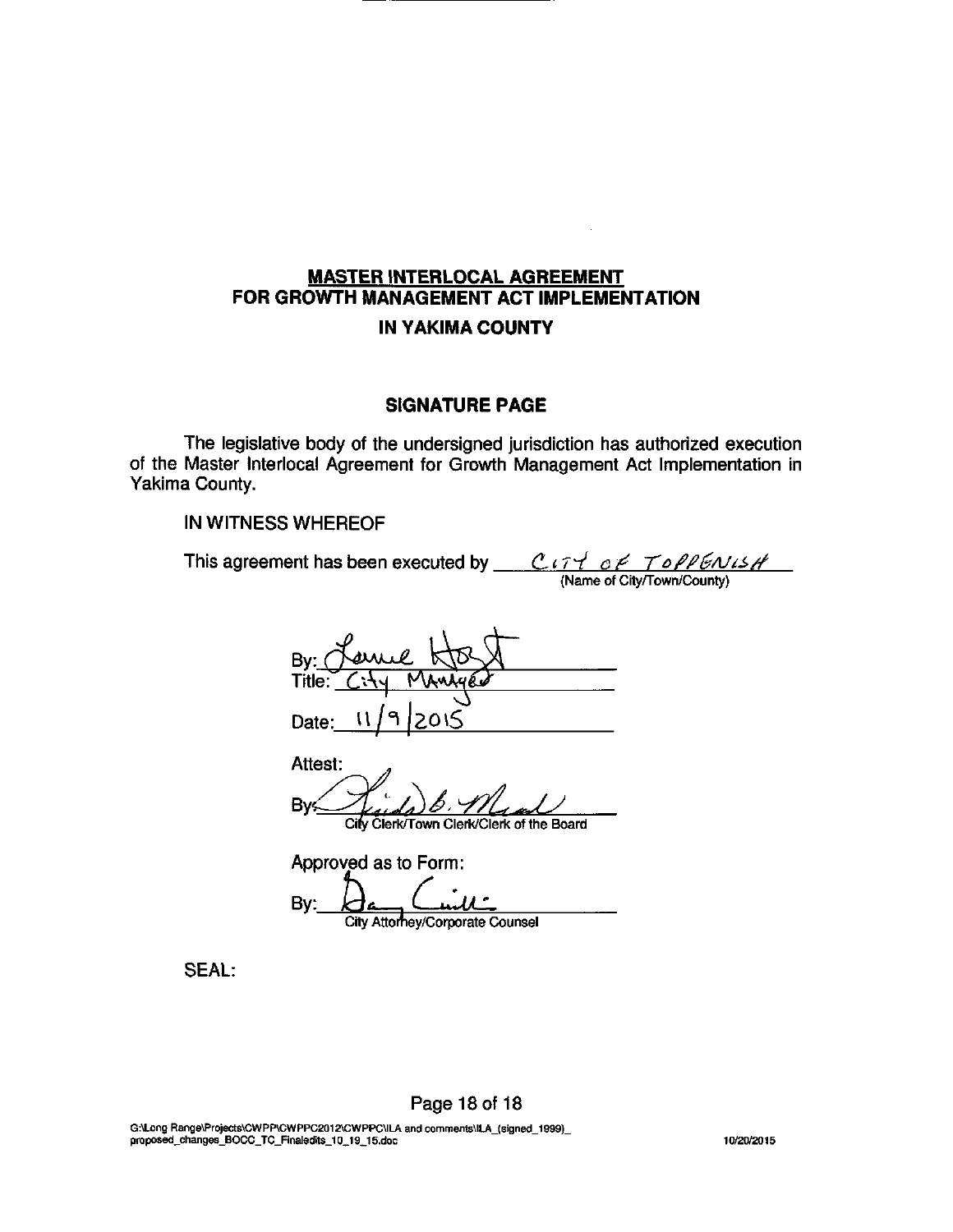#### **SIGNATURE PAGE**

The legislative body of the undersigned jurisdiction has authorized execution of the Master Interlocal Agreement for Growth Management Act Implementation in Yakima County.

IN WITNESS WHEREOF

This agreement has been executed by (Name of City/Town/County) By Title:  $\mathbf{t}^{\mathbf{t}}$ Date: **Attest:** By: lerk/Town Clerk/Clerk of th Cih Approved as to Form: By: **City Attorney/Corporate Counsel** 

**SEAL:** 

#### Page 18 of 18

C:\Users\robinr\AppData\Local\Microsoft\Windows\Temporary Internet Files\Content.Outlook\i3JXE0L1\ILA\_(signed\_1999)\_ FINALBOCCVersion\_MailedforSignature\_Sept\_2015.doc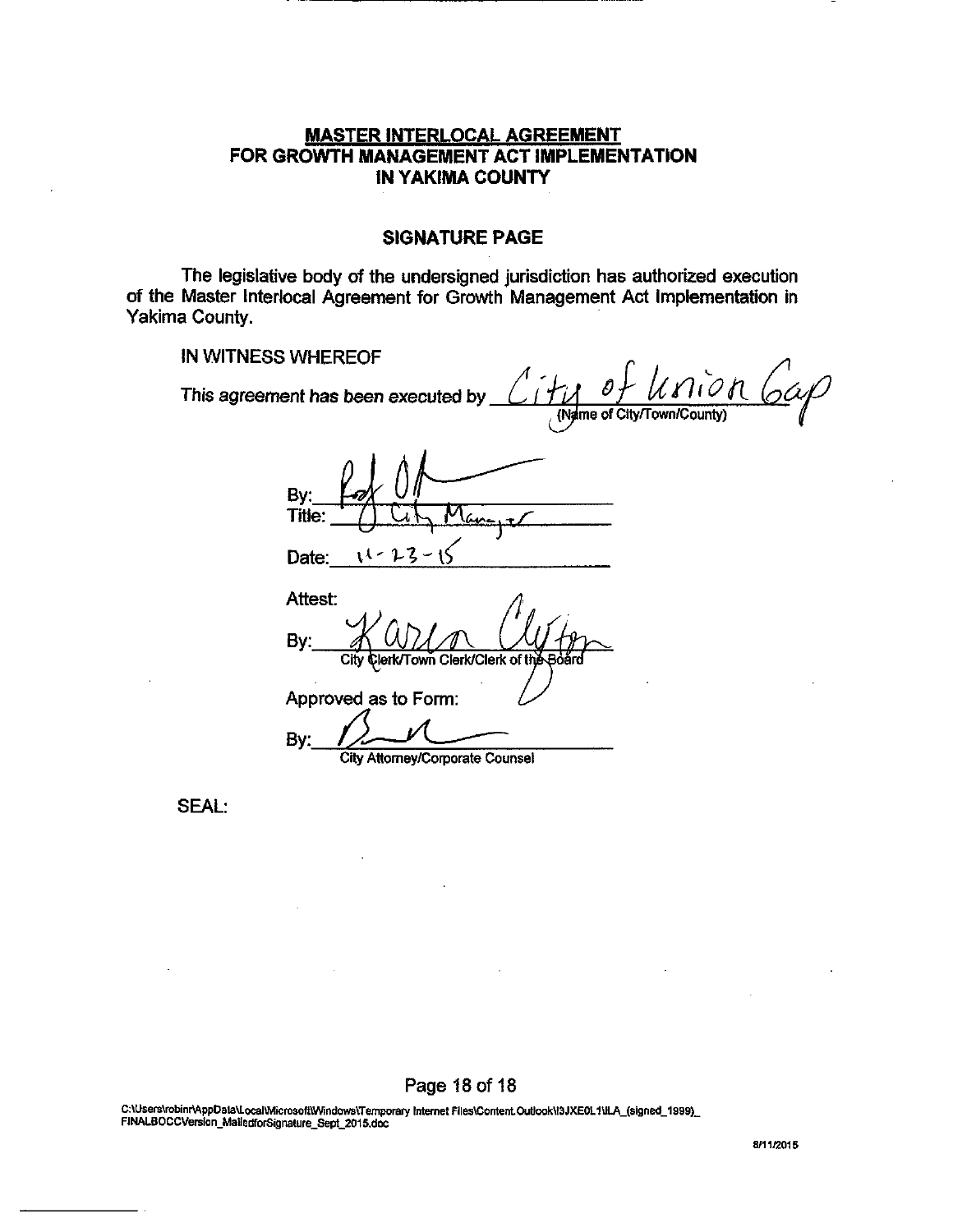#### **SIGNATURE PAGE**

The legislative body of the undersigned jurisdiction has authorized execution of the Master Interlocal Agreement for Growth Management Act Implementation in Yakima County.

#### IN WITNESS WHEREOF

| This agreement has been executed by                       | (Name of City/Town/County) |
|-----------------------------------------------------------|----------------------------|
| By:<br>Titlè<br>Mayor<br>$12 - 2 - 15$<br>Date:           |                            |
| Attest:<br>В١<br>City Clerk/Town Clerk/Clerk of the Board |                            |

Approved as to Eorm Bv City Attorney/Corporate Counsel

SEAL:

Page 18 of 18

C:\Users\robinr\AppData\Local\Microsoft\Windows\Temporary Internet Files\Content.Outlook\I3JXE0L1\ILA\_(signed\_1999)\_ FINALBOCCVersion\_MailedforSignature\_Sept\_2015.doc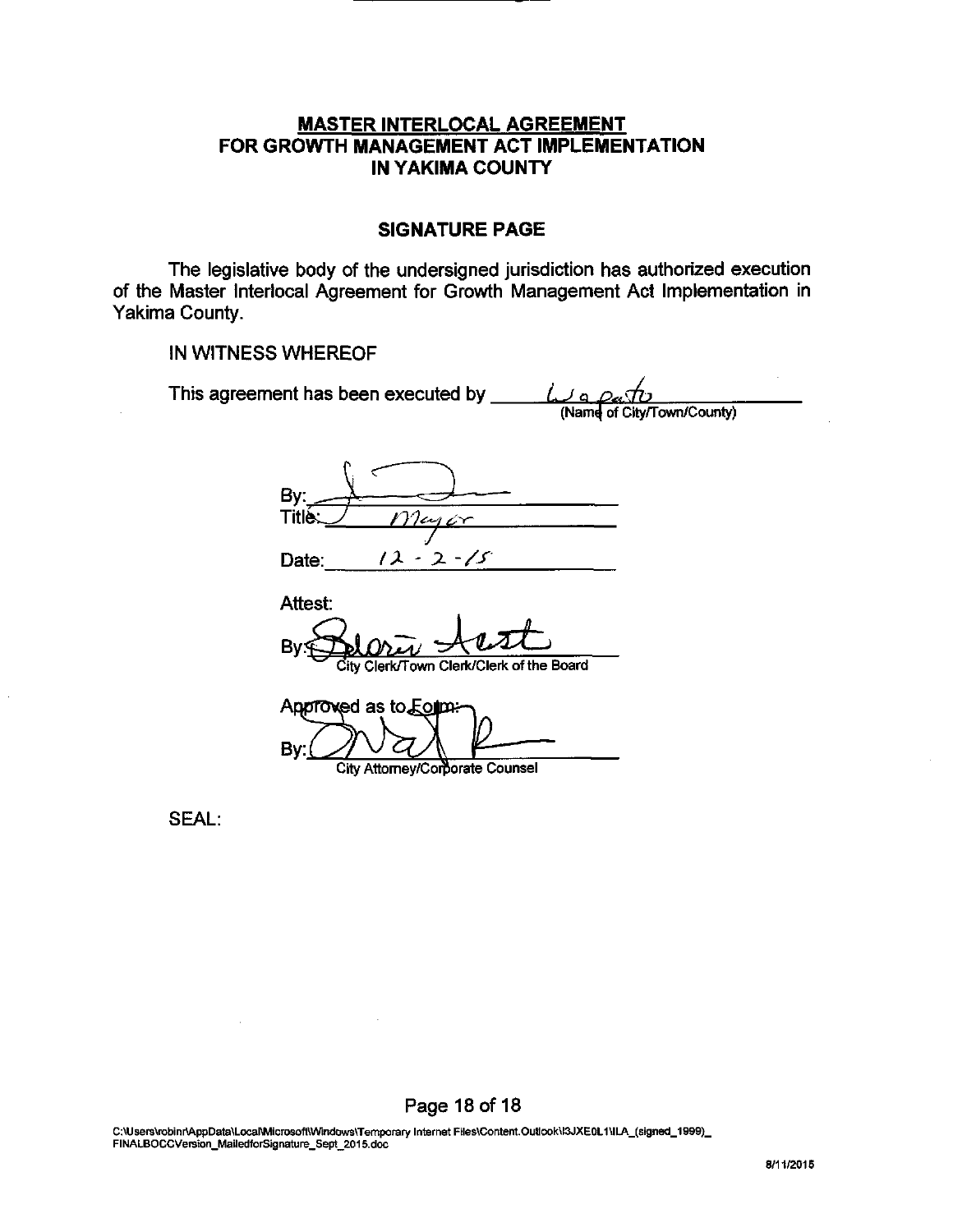## **SIGNATURE PAGE**

The legislative body of the undersigned jurisdiction has authorized execution of the Master Interlocal Agreement for Growth Management Act Implementation in Yakima County.

| IN WITNESS WHEREOF                                          |                                              |
|-------------------------------------------------------------|----------------------------------------------|
| $\mathcal{L}_{1}$ 44<br>This agreement has been executed by | lalima<br>(Name of City/Town/County)         |
| By<br><b>Title:</b>                                         |                                              |
| Date: \\<br>్                                               |                                              |
| Attest:                                                     | CITY CONTRACT NO. $\frac{2615.6192}{25.639}$ |
| By:<br>Sty Clerk/Town Clerk/Clerk of the Board              |                                              |
| Approved as to Form:                                        |                                              |
| By:<br>Attorney/Corporate Counsel                           |                                              |

SEAL:

 $\frac{1}{2}$ 

#### Page 18 of 18

C:\Users\robinrAppData\Local\Microsoft\Windows\Temporary internet Files\Content.Outlook\ISJXE0L1\ILA\_(signed\_1999)\_<br>FINALBOCCVersion\_MalledforSignature\_Sept\_2015.doc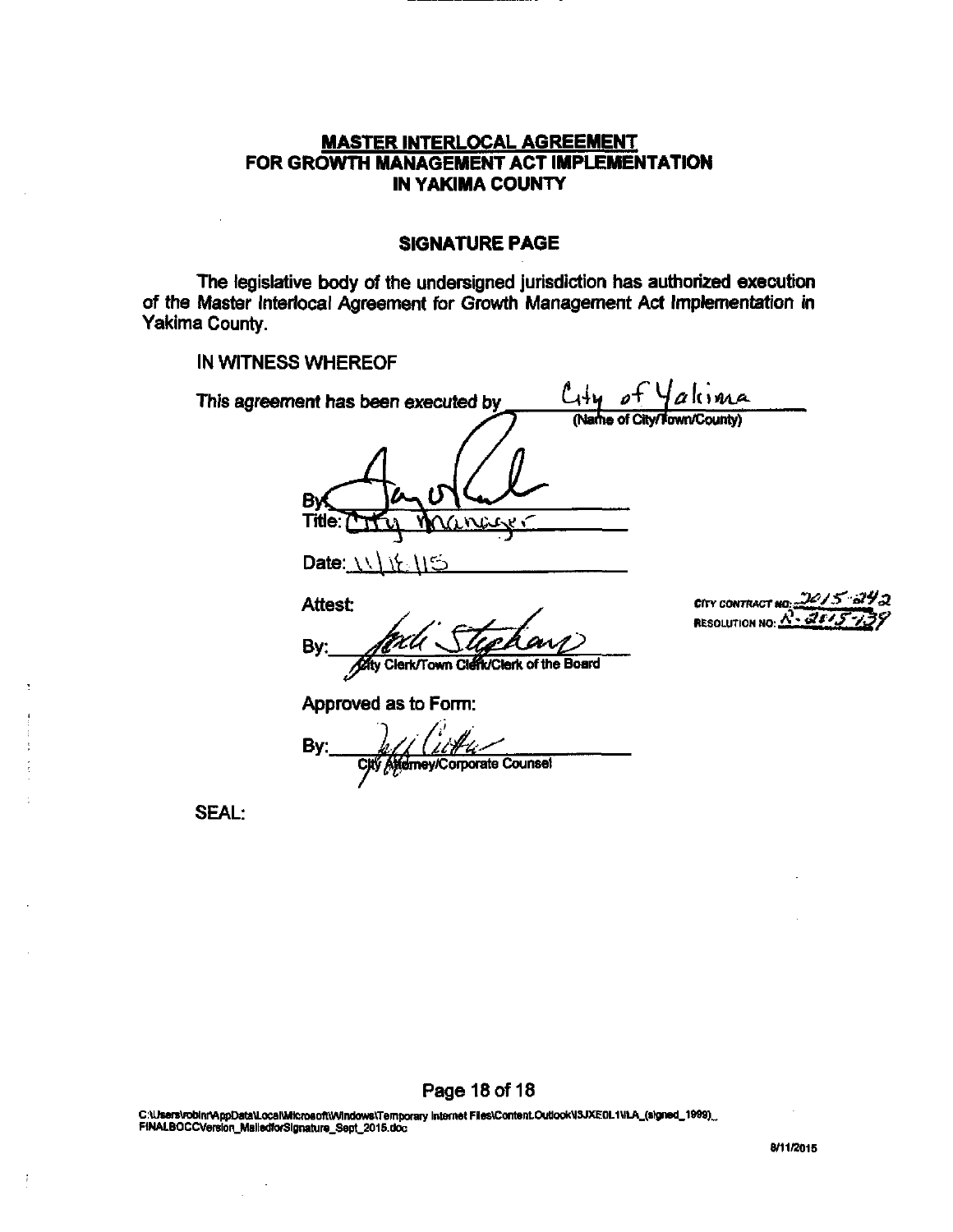#### **SIGNATURE PAGE**

The legislative body of the undersigned jurisdiction has authorized execution of the Master Interlocal Agreement for Growth Management Act Implementation in Yakima County

IN WITNESS WHEREOF

This agreement has been executed by (Name of City/Town/County)

By Title:

 $16 - 15$  $H$ Date:  $\overline{\phantom{m}}$ 

Attest:

 $B$ City Clerk/Town Clerk/Clerk of the Board

Approved as to Form: City Attorney/Corporate Counsel

SEAL:

#### Page 18 of 18

C:\Users\robinr\AppData\Local\Microsoft\Windows\Temporary Internet Files\Content.Outlook\t3JXE0L1\ILA\_(signed\_1999)\_ FINALBOCCVersion\_MailedforSignature\_Sept\_2015.doc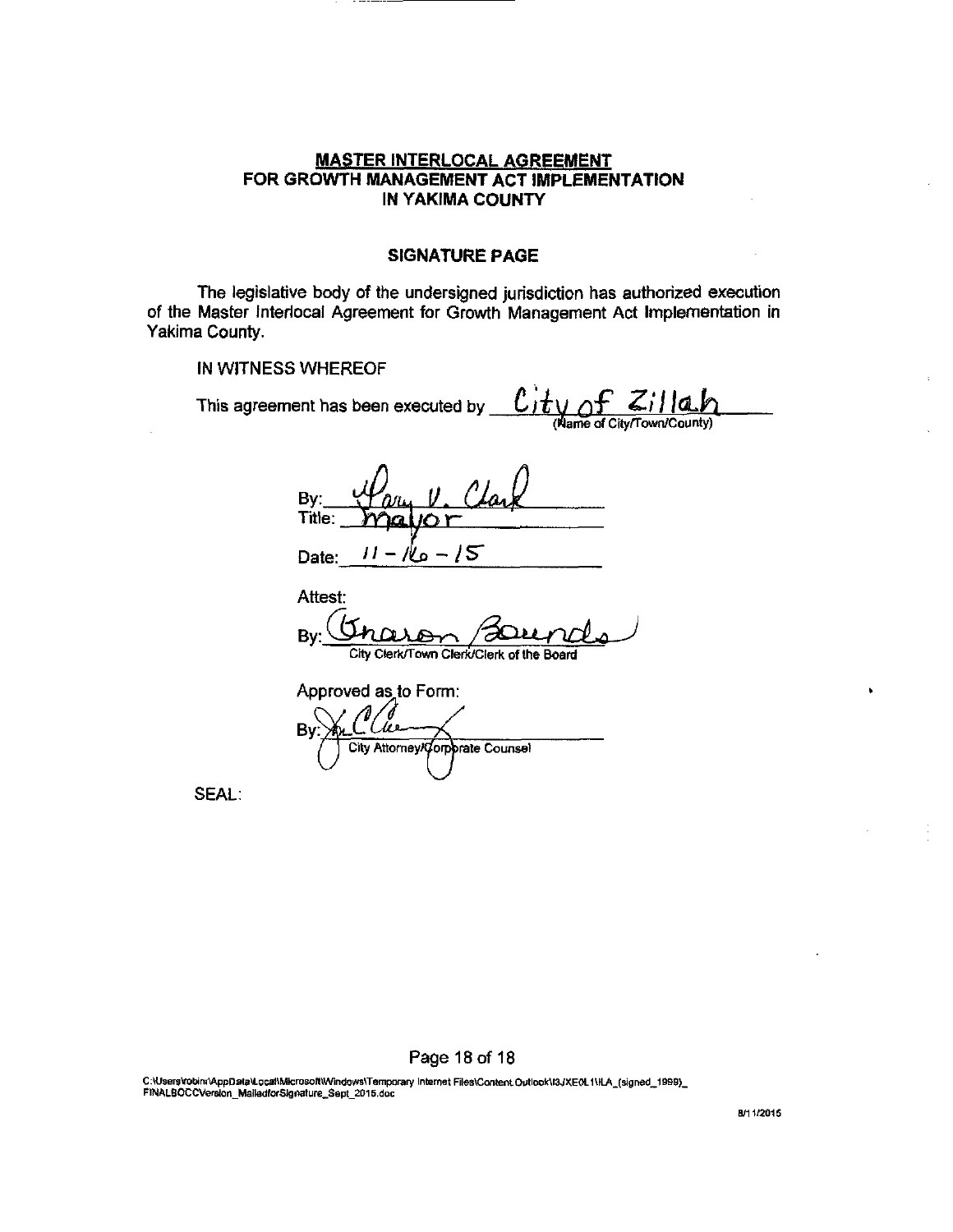# **SIGNATURE PAGE**

The legislative body of the undersigned jurisdiction has authorized execution of the Master Interlocal Agreement for Growth Management Act Implementation in Yakima County.

**IN WITNESS WHEREOF** 

This agreement has been executed by  $\frac{C_1\mathcal{H}_y}{\mathcal{M}_{\text{R}}}\int_{\mathcal{M}}\mathcal{M}_z\mathcal{M}_{\text{R}}$ 

By: Title:

 $Date: 12 - 22 - 2015$ 

Attest:

By: (City Clerk/Town Clerk/Clerk of the Board)

Approved as to Form: By: Corporate Counsel)

SEAL:

Page 18 of 18

C:\Users\walt\AppData\Locaf\Microsoft\Windows\Temporary Internet Files\Content.Outlook\J24IV526\ILA\_{signed\_1999}\_ FINALBOCCVersion\_MailedforSlgnature\_Sept\_2015.doc